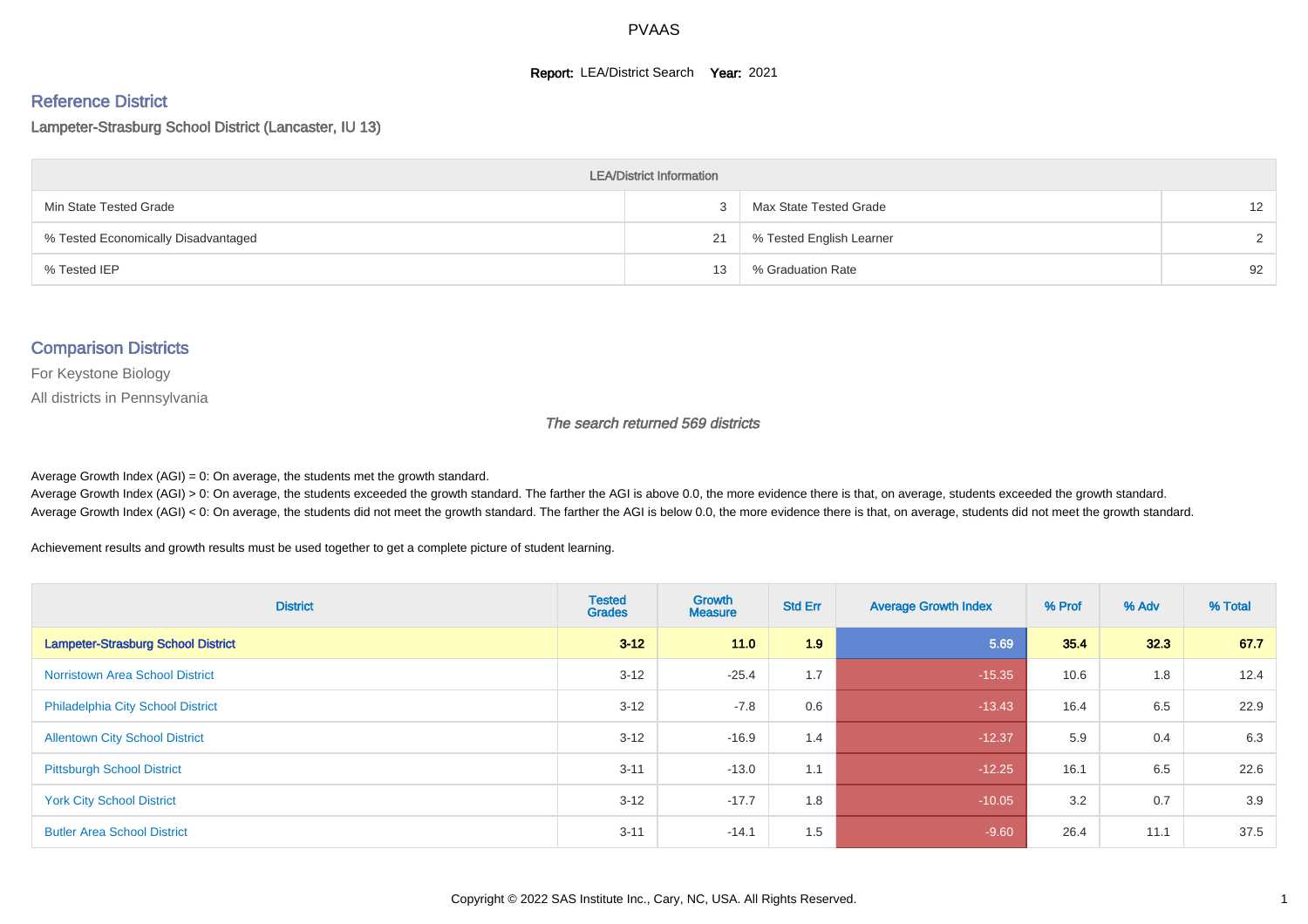| <b>District</b>                                    | <b>Tested</b><br><b>Grades</b> | <b>Growth</b><br><b>Measure</b> | <b>Std Err</b> | <b>Average Growth Index</b> | % Prof | % Adv   | % Total |
|----------------------------------------------------|--------------------------------|---------------------------------|----------------|-----------------------------|--------|---------|---------|
| <b>Lampeter-Strasburg School District</b>          | $3 - 12$                       | 11.0                            | 1.9            | 5.69                        | 35.4   | 32.3    | 67.7    |
| <b>Muhlenberg School District</b>                  | $3 - 10$                       | $-17.8$                         | 1.9            | $-9.34$                     | 12.4   | 4.6     | 17.0    |
| <b>North Hills School District</b>                 | $3 - 11$                       | $-15.8$                         | 1.8            | $-8.84$                     | 26.4   | 19.8    | 46.2    |
| <b>Cheltenham School District</b>                  | $3 - 11$                       | $-17.6$                         | 2.0            | $-8.74$                     | 24.4   | 8.3     | 32.6    |
| <b>Williamsport Area School District</b>           | $3 - 11$                       | $-11.7$                         | 1.4            | $-8.29$                     | 18.2   | 10.5    | 28.7    |
| <b>West Side CTC</b>                               | $9 - 10$                       | $-32.0$                         | 3.9            | $-8.16$                     | 5.9    | 0.0     | 5.9     |
| Ambridge Area School District                      | $3 - 12$                       | $-19.4$                         | 2.5            | $-7.64$                     | 23.2   | 5.6     | 28.9    |
| <b>Lancaster School District</b>                   | $3 - 12$                       | $-10.0$                         | 1.4            | $-7.22$                     | 9.0    | 3.9     | 12.8    |
| <b>Greater Latrobe School District</b>             | $3 - 11$                       | $-14.1$                         | 2.0            | $-7.14$                     | 41.0   | 12.6    | 53.6    |
| <b>York Co School Of Technology</b>                | $9 - 12$                       | $-10.9$                         | 1.6            | $-6.79$                     | 22.6   | 4.0     | 26.6    |
| <b>Hempfield Area School District</b>              | $3 - 12$                       | $-10.2$                         | 1.6            | $-6.37$                     | 28.1   | 19.2    | 47.3    |
| <b>Kennett Consolidated School District</b>        | $3 - 11$                       | $-10.4$                         | 1.7            | $-6.27$                     | 28.7   | 14.0    | 42.7    |
| <b>Big Beaver Falls Area School District</b>       | $3 - 11$                       | $-17.9$                         | 2.8            | $-6.27$                     | 9.4    | 2.8     | 12.2    |
| <b>New Castle Area School District</b>             | $3 - 12$                       | $-13.6$                         | 2.3            | $-5.99$                     | 17.6   | 2.0     | 19.5    |
| <b>Coatesville Area School District</b>            | $3 - 11$                       | $-9.5$                          | 1.6            | $-5.81$                     | 12.8   | 3.3     | 16.2    |
| <b>Central Cambria School District</b>             | $3 - 11$                       | $-12.7$                         | 2.3            | $-5.61$                     | 19.4   | 7.4     | 26.9    |
| <b>Aliquippa School District</b>                   | $3 - 11$                       | $-20.0$                         | 3.6            | $-5.54$                     | 1.7    | 0.0     | 1.7     |
| <b>Frazier School District</b>                     | $3 - 11$                       | $-18.9$                         | 3.4            | $-5.49$                     | 18.3   | 1.4     | 19.7    |
| <b>Lincoln Park Performing Arts Charter School</b> | $7 - 11$                       | $-14.9$                         | 2.7            | $-5.45$                     | 39.3   | 8.9     | 48.2    |
| <b>Washington School District</b>                  | $3 - 11$                       | $-15.9$                         | 2.9            | $-5.44$                     | 12.9   | 1.7     | 14.7    |
| Philadelphia Academy Charter School                | $3 - 11$                       | $-14.7$                         | 2.7            | $-5.42$                     | 21.6   | $3.9\,$ | 25.5    |
| <b>Bristol Township School District</b>            | $3 - 11$                       | $-7.4$                          | 1.4            | $-5.32$                     | 13.8   | 4.6     | 18.4    |
| <b>Wilkes-Barre Area School District</b>           | $3 - 11$                       | $-12.4$                         | 2.4            | $-5.18$                     | 14.2   | 3.7     | 17.9    |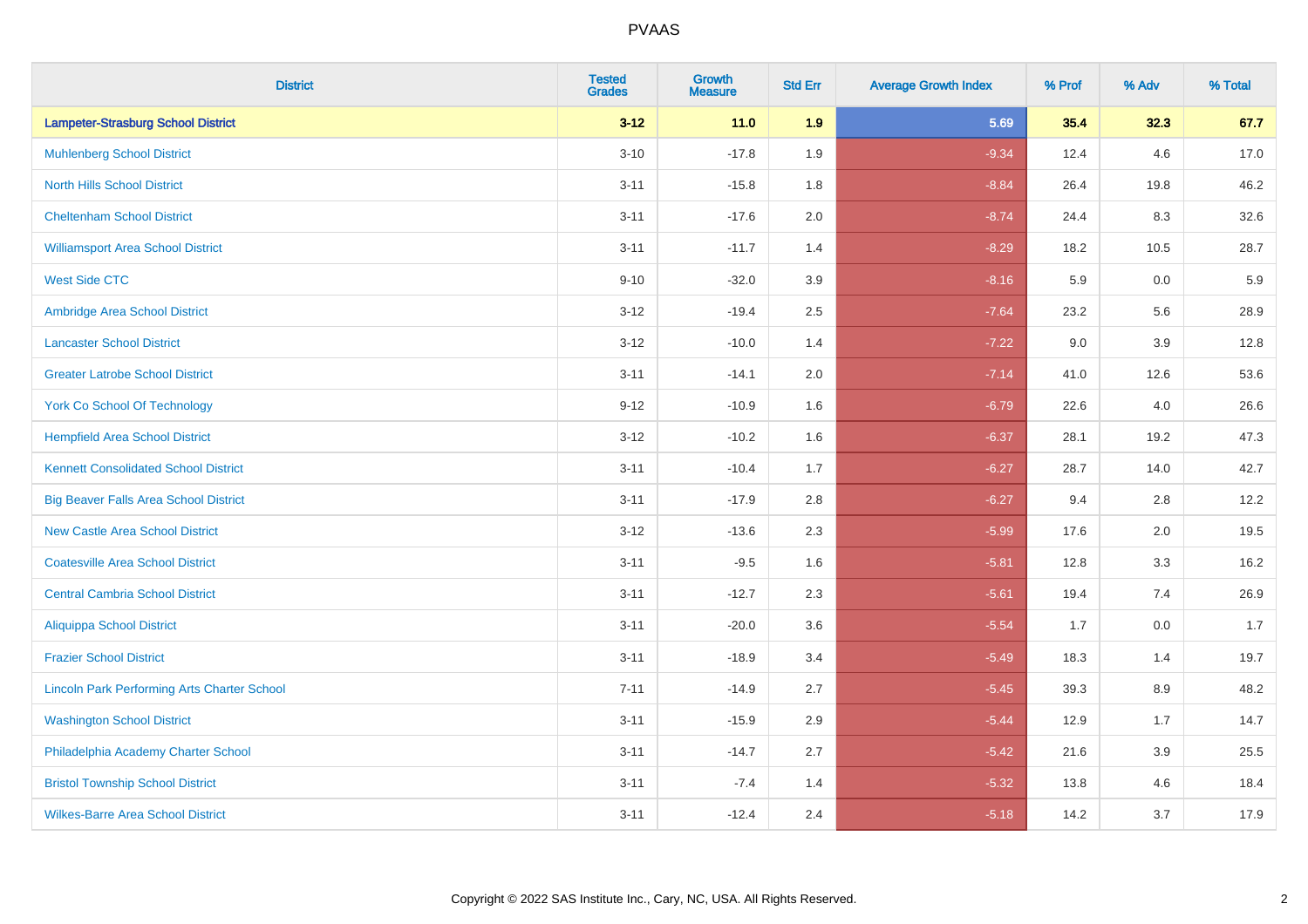| <b>District</b>                                   | <b>Tested</b><br><b>Grades</b> | <b>Growth</b><br><b>Measure</b> | <b>Std Err</b> | <b>Average Growth Index</b> | % Prof | % Adv   | % Total  |
|---------------------------------------------------|--------------------------------|---------------------------------|----------------|-----------------------------|--------|---------|----------|
| <b>Lampeter-Strasburg School District</b>         | $3 - 12$                       | $11.0$                          | 1.9            | 5.69                        | 35.4   | 32.3    | 67.7     |
| <b>East Lycoming School District</b>              | $3 - 11$                       | $-10.9$                         | 2.1            | $-5.08$                     | 22.5   | 8.2     | $30.8\,$ |
| Meyersdale Area School District                   | $3 - 11$                       | $-16.1$                         | 3.3            | $-4.94$                     | 20.3   | 5.8     | 26.1     |
| <b>Trinity Area School District</b>               | $3 - 11$                       | $-8.7$                          | 1.8            | $-4.87$                     | 20.9   | 9.8     | 30.8     |
| <b>Executive Education Academy Charter School</b> | $3 - 10$                       | $-14.6$                         | 3.0            | $-4.81$                     | 8.5    | 1.2     | 9.8      |
| <b>Chartiers-Houston School District</b>          | $3 - 10$                       | $-16.5$                         | 3.5            | $-4.79$                     | 26.3   | $6.6\,$ | 32.9     |
| <b>West Mifflin Area School District</b>          | $3 - 12$                       | $-11.9$                         | 2.5            | $-4.77$                     | 15.9   | 4.0     | 19.9     |
| Lehigh Valley Charter High School For The Arts    | $9 - 10$                       | $-11.8$                         | 2.5            | $-4.76$                     | 28.9   | 5.7     | 34.6     |
| <b>Girard School District</b>                     | $3 - 11$                       | $-12.3$                         | 2.6            | $-4.76$                     | 29.7   | 18.9    | 48.6     |
| <b>Neshannock Township School District</b>        | $3 - 10$                       | $-12.5$                         | 2.7            | $-4.73$                     | 29.0   | 13.0    | 42.0     |
| <b>Fannett-Metal School District</b>              | $3 - 11$                       | $-22.3$                         | 4.8            | $-4.65$                     | 16.4   | 6.6     | 23.0     |
| <b>Derry Area School District</b>                 | $3 - 11$                       | $-11.8$                         | 2.6            | $-4.53$                     | 34.8   | 6.1     | 40.9     |
| <b>Northwestern School District</b>               | $3 - 11$                       | $-14.6$                         | 3.2            | $-4.51$                     | 32.5   | 13.7    | 46.2     |
| <b>Dunmore School District</b>                    | $3 - 11$                       | $-12.2$                         | 2.7            | $-4.51$                     | 15.0   | 5.3     | 20.4     |
| <b>Hanover Public School District</b>             | $3 - 11$                       | $-12.4$                         | 2.7            | $-4.50$                     | 22.7   | 6.2     | 28.9     |
| Jim Thorpe Area School District                   | $3 - 11$                       | $-10.9$                         | 2.4            | $-4.48$                     | 19.5   | $6.0\,$ | 25.5     |
| <b>Greenville Area School District</b>            | $3 - 11$                       | $-13.2$                         | 3.0            | $-4.45$                     | 32.1   | 4.6     | 36.7     |
| <b>Chambersburg Area School District</b>          | $3 - 11$                       | $-5.6$                          | 1.3            | $-4.42$                     | 24.2   | 15.2    | 39.4     |
| <b>General Mclane School District</b>             | $3 - 11$                       | $-10.7$                         | 2.4            | $-4.40$                     | 34.0   | 15.6    | 49.6     |
| <b>Big Spring School District</b>                 | $3 - 11$                       | $-9.8$                          | 2.3            | $-4.32$                     | 23.6   | 12.9    | 36.5     |
| <b>Interboro School District</b>                  | $3 - 12$                       | $-8.4$                          | 2.0            | $-4.27$                     | 27.6   | 6.4     | 34.1     |
| <b>Central Dauphin School District</b>            | $3 - 11$                       | $-5.2$                          | 1.2            | $-4.24$                     | 29.3   | 8.7     | 38.0     |
| <b>Chartiers Valley School District</b>           | $3 - 11$                       | $-9.1$                          | 2.1            | $-4.23$                     | 20.7   | 17.4    | 38.0     |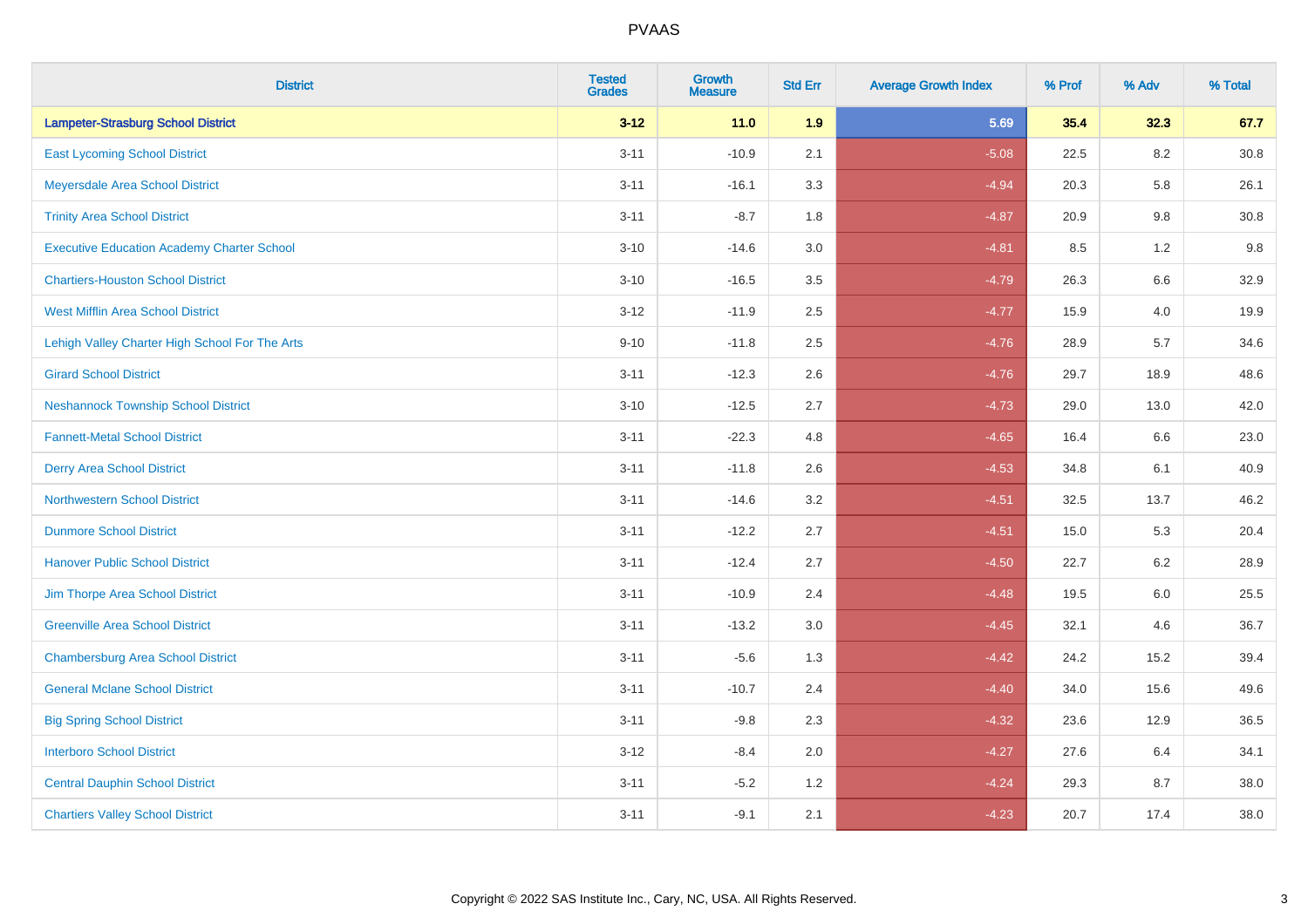| <b>District</b>                               | <b>Tested</b><br><b>Grades</b> | <b>Growth</b><br><b>Measure</b> | <b>Std Err</b> | <b>Average Growth Index</b> | % Prof | % Adv   | % Total |
|-----------------------------------------------|--------------------------------|---------------------------------|----------------|-----------------------------|--------|---------|---------|
| <b>Lampeter-Strasburg School District</b>     | $3 - 12$                       | $11.0$                          | 1.9            | 5.69                        | 35.4   | 32.3    | 67.7    |
| <b>Central Fulton School District</b>         | $3 - 11$                       | $-13.3$                         | 3.2            | $-4.20$                     | 18.1   | 9.7     | 27.8    |
| <b>Williamsburg Community School District</b> | $3 - 11$                       | $-16.9$                         | 4.1            | $-4.14$                     | 22.4   | 0.0     | 22.4    |
| <b>Panther Valley School District</b>         | $3 - 12$                       | $-13.3$                         | 3.2            | $-4.10$                     | 31.5   | 4.1     | 35.6    |
| <b>Moniteau School District</b>               | $3 - 11$                       | $-11.8$                         | 2.9            | $-4.07$                     | 22.6   | 5.0     | 27.6    |
| <b>Mid Valley School District</b>             | $3 - 10$                       | $-11.1$                         | 2.7            | $-4.07$                     | 28.3   | 8.1     | 36.4    |
| <b>Mcguffey School District</b>               | $3 - 11$                       | $-12.1$                         | 3.0            | $-4.06$                     | 12.8   | 5.9     | 18.6    |
| <b>Southmoreland School District</b>          | $3 - 11$                       | $-12.5$                         | 3.1            | $-4.04$                     | 33.3   | 15.5    | 48.8    |
| <b>Milton Area School District</b>            | $3 - 11$                       | $-10.1$                         | 2.5            | $-4.04$                     | 23.0   | 11.3    | 34.2    |
| <b>Scranton School District</b>               | $3 - 12$                       | $-10.1$                         | 2.5            | $-4.04$                     | 20.0   | 7.7     | 27.7    |
| <b>Deer Lakes School District</b>             | $3 - 11$                       | $-10.0$                         | 2.5            | $-4.02$                     | 27.7   | 9.9     | 37.6    |
| <b>Ellwood City Area School District</b>      | $3 - 11$                       | $-12.5$                         | 3.1            | $-4.00$                     | 26.7   | 8.7     | 35.4    |
| <b>Plum Borough School District</b>           | $3 - 11$                       | $-9.4$                          | 2.4            | $-3.98$                     | 32.9   | 27.4    | 60.4    |
| <b>Windber Area School District</b>           | $3 - 11$                       | $-11.9$                         | 3.0            | $-3.94$                     | 41.0   | 10.3    | 51.3    |
| <b>Tussey Mountain School District</b>        | $3 - 12$                       | $-13.0$                         | 3.3            | $-3.93$                     | 11.1   | 3.2     | 14.3    |
| <b>Bethlehem Area School District</b>         | $3 - 11$                       | $-4.5$                          | 1.1            | $-3.91$                     | 20.4   | 11.3    | 31.7    |
| <b>Tacony Academy Charter School</b>          | $3 - 11$                       | $-12.9$                         | 3.3            | $-3.90$                     | 8.6    | 1.4     | 10.0    |
| <b>Grove City Area School District</b>        | $3 - 12$                       | $-8.8$                          | 2.3            | $-3.89$                     | 25.6   | 16.4    | 42.0    |
| <b>Pittston Area School District</b>          | $3 - 11$                       | $-8.2$                          | 2.2            | $-3.75$                     | 26.7   | 14.8    | 41.5    |
| <b>Mohawk Area School District</b>            | $3 - 11$                       | $-10.5$                         | 2.8            | $-3.75$                     | 35.1   | 10.6    | 45.7    |
| Jefferson County-Dubois AVTS                  | $9 - 11$                       | $-11.7$                         | 3.1            | $-3.72$                     | 17.6   | 2.8     | 20.4    |
| <b>Shade-Central City School District</b>     | $3 - 11$                       | $-14.6$                         | 4.0            | $-3.68$                     | 9.6    | $0.0\,$ | 9.6     |
| <b>Old Forge School District</b>              | $3 - 12$                       | $-11.3$                         | 3.1            | $-3.62$                     | 28.6   | 13.2    | 41.8    |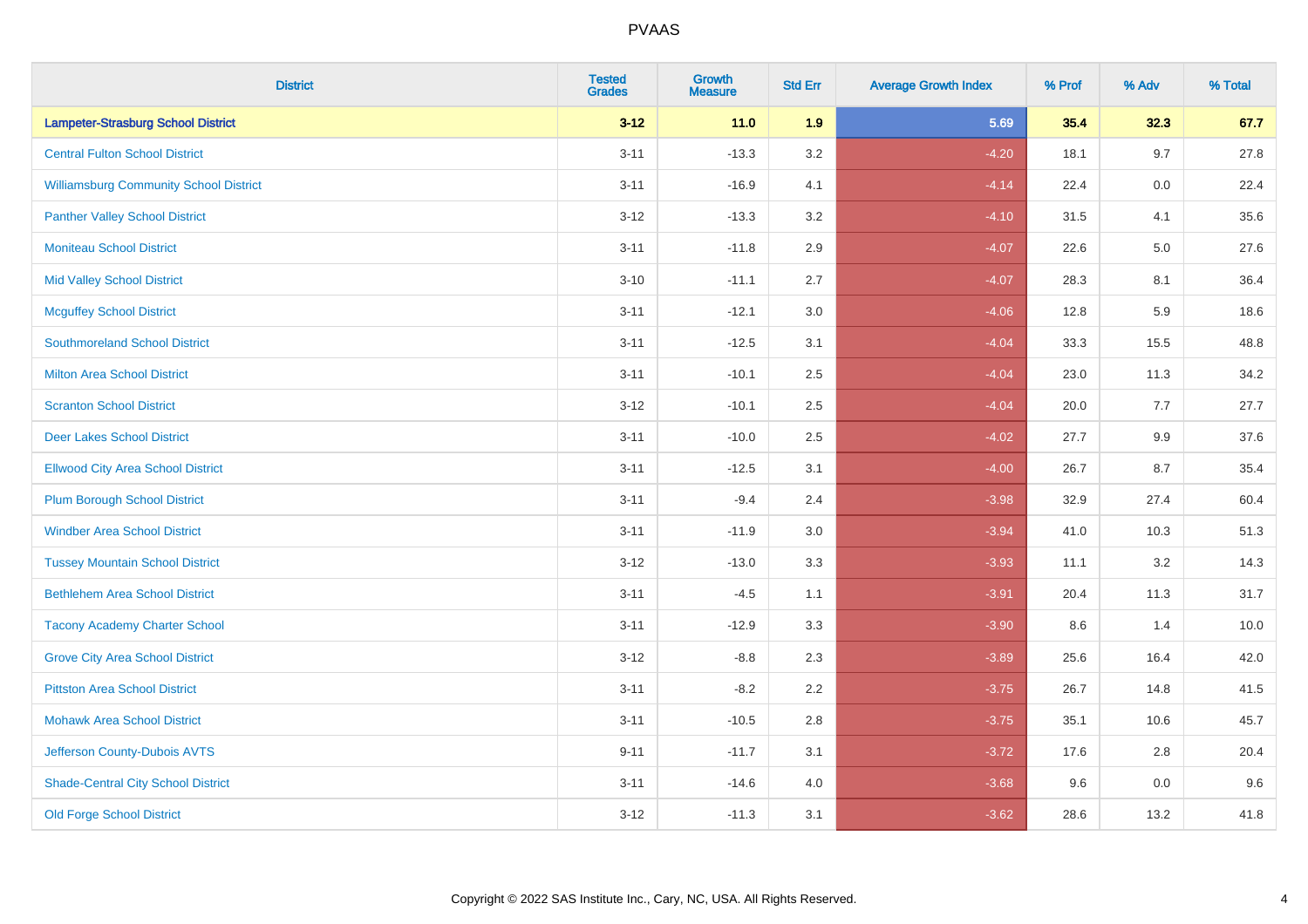| <b>District</b>                           | <b>Tested</b><br><b>Grades</b> | <b>Growth</b><br><b>Measure</b> | <b>Std Err</b> | <b>Average Growth Index</b> | % Prof | % Adv | % Total |
|-------------------------------------------|--------------------------------|---------------------------------|----------------|-----------------------------|--------|-------|---------|
| <b>Lampeter-Strasburg School District</b> | $3 - 12$                       | 11.0                            | 1.9            | 5.69                        | 35.4   | 32.3  | 67.7    |
| <b>West York Area School District</b>     | $3 - 12$                       | $-9.8$                          | 2.7            | $-3.57$                     | 21.9   | 10.9  | 32.8    |
| Morrisville Borough School District       | $3 - 11$                       | $-13.1$                         | 3.7            | $-3.52$                     | 4.9    | 1.6   | 6.6     |
| Mechanicsburg Area School District        | $3 - 11$                       | $-5.7$                          | 1.6            | $-3.48$                     | 35.1   | 16.0  | 51.2    |
| <b>South Park School District</b>         | $3 - 11$                       | $-8.8$                          | 2.5            | $-3.46$                     | 28.1   | 17.0  | 45.2    |
| <b>Burgettstown Area School District</b>  | $3 - 11$                       | $-11.2$                         | 3.2            | $-3.46$                     | 16.0   | 2.7   | 18.7    |
| <b>Ligonier Valley School District</b>    | $3 - 11$                       | $-10.8$                         | 3.1            | $-3.43$                     | 34.1   | 5.8   | 39.9    |
| <b>Shikellamy School District</b>         | $3 - 10$                       | $-8.3$                          | 2.4            | $-3.42$                     | 20.8   | 18.5  | 39.2    |
| <b>Mount Carmel Area School District</b>  | $3 - 11$                       | $-7.9$                          | 2.3            | $-3.38$                     | 18.2   | 4.4   | 22.6    |
| East Stroudsburg Area School District     | $3 - 11$                       | $-4.9$                          | 1.4            | $-3.38$                     | 22.7   | 12.5  | 35.2    |
| Lackawanna Trail School District          | $3 - 10$                       | $-11.0$                         | 3.3            | $-3.35$                     | 13.1   | 18.0  | 31.2    |
| <b>Riverview School District</b>          | $3 - 11$                       | $-13.0$                         | 4.0            | $-3.29$                     | 43.1   | 7.8   | 51.0    |
| Canon-Mcmillan School District            | $3 - 11$                       | $-5.0$                          | 1.5            | $-3.25$                     | 30.8   | 28.5  | 59.3    |
| <b>Somerset Area School District</b>      | $3 - 11$                       | $-7.6$                          | 2.4            | $-3.17$                     | 21.0   | 14.5  | 35.5    |
| <b>Parkland School District</b>           | $3 - 11$                       | $-3.7$                          | 1.2            | $-3.17$                     | 31.4   | 30.6  | 62.0    |
| <b>Montoursville Area School District</b> | $3 - 12$                       | $-8.4$                          | 2.6            | $-3.17$                     | 38.8   | 18.2  | 57.0    |
| <b>Keystone Oaks School District</b>      | $3 - 11$                       | $-7.2$                          | 2.3            | $-3.14$                     | 30.0   | 11.1  | 41.0    |
| <b>Wissahickon School District</b>        | $3 - 10$                       | $-5.3$                          | 1.7            | $-3.14$                     | 27.5   | 29.0  | 56.6    |
| <b>Hanover Area School District</b>       | $3 - 11$                       | $-14.7$                         | 4.7            | $-3.13$                     | 12.1   | 3.0   | 15.2    |
| <b>Erie City School District</b>          | $3 - 12$                       | $-4.5$                          | 1.4            | $-3.09$                     | 13.4   | 6.7   | 20.1    |
| Jefferson-Morgan School District          | $3 - 10$                       | $-12.0$                         | 3.9            | $-3.09$                     | 28.6   | 6.1   | 34.7    |
| California Area School District           | $3 - 10$                       | $-13.7$                         | 4.5            | $-3.06$                     | 41.7   | 16.7  | 58.3    |
| <b>Greensburg Salem School District</b>   | $3 - 11$                       | $-6.9$                          | 2.2            | $-3.06$                     | 30.3   | 13.3  | 43.6    |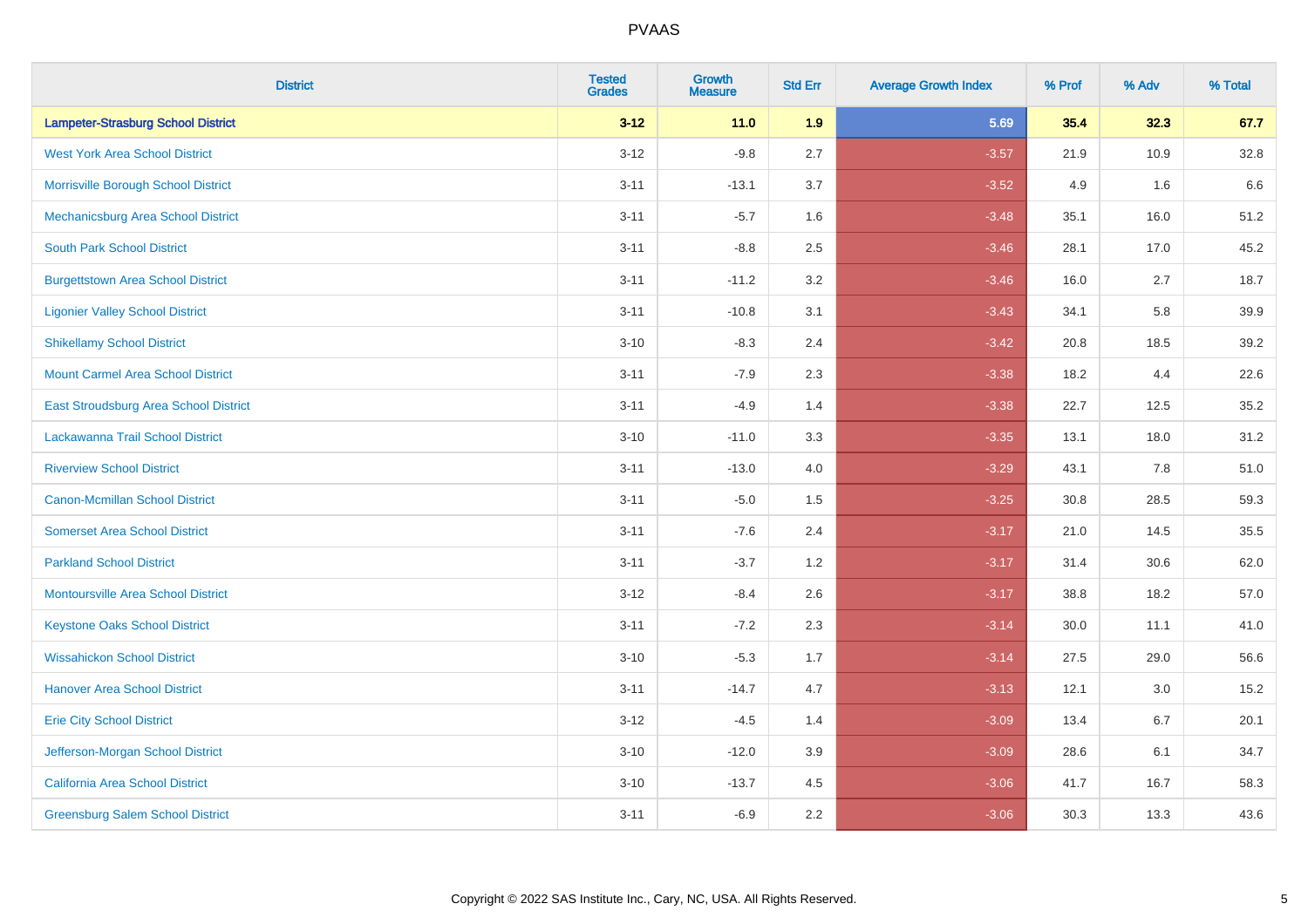| <b>District</b>                                | <b>Tested</b><br><b>Grades</b> | <b>Growth</b><br><b>Measure</b> | <b>Std Err</b> | <b>Average Growth Index</b> | % Prof | % Adv | % Total |
|------------------------------------------------|--------------------------------|---------------------------------|----------------|-----------------------------|--------|-------|---------|
| <b>Lampeter-Strasburg School District</b>      | $3 - 12$                       | $11.0$                          | 1.9            | 5.69                        | 35.4   | 32.3  | 67.7    |
| Imhotep Institute Charter High School          | $9 - 11$                       | $-17.6$                         | 5.8            | $-3.03$                     | 15.4   | 0.0   | 15.4    |
| Boys Latin Of Philadelphia Charter School      | $6 - 12$                       | $-8.0$                          | 2.7            | $-3.02$                     | 1.4    | 0.0   | 1.4     |
| <b>Gettysburg Area School District</b>         | $3 - 11$                       | $-6.0$                          | 2.0            | $-3.02$                     | 28.8   | 19.6  | 48.5    |
| <b>Corry Area School District</b>              | $3 - 11$                       | $-6.8$                          | 2.3            | $-3.01$                     | 24.0   | 8.8   | 32.8    |
| <b>Carlisle Area School District</b>           | $3 - 11$                       | $-5.2$                          | 1.7            | $-2.99$                     | 28.0   | 19.3  | 47.3    |
| <b>Montour School District</b>                 | $3 - 11$                       | $-6.1$                          | 2.1            | $-2.95$                     | 31.8   | 23.6  | 55.3    |
| <b>Baldwin-Whitehall School District</b>       | $3 - 11$                       | $-5.5$                          | 1.9            | $-2.93$                     | 32.0   | 14.7  | 46.7    |
| <b>Carbon Career &amp; Technical Institute</b> | $9 - 11$                       | $-9.3$                          | 3.2            | $-2.92$                     | 19.6   | 2.2   | 21.7    |
| Mifflinburg Area School District               | $3 - 11$                       | $-6.0$                          | 2.1            | $-2.87$                     | 32.7   | 13.3  | 46.0    |
| <b>Berwick Area School District</b>            | $3 - 11$                       | $-6.9$                          | 2.4            | $-2.84$                     | 22.3   | 11.5  | 33.8    |
| Southern Columbia Area School District         | $3 - 11$                       | $-8.5$                          | 3.0            | $-2.83$                     | 30.5   | 12.8  | 43.3    |
| <b>Innovative Arts Academy Charter School</b>  | $6 - 11$                       | $-7.2$                          | 2.5            | $-2.83$                     | 2.0    | 0.0   | $2.0\,$ |
| <b>Quakertown Community School District</b>    | $3 - 12$                       | $-4.3$                          | 1.5            | $-2.79$                     | 33.8   | 20.1  | 53.8    |
| <b>Sharon City School District</b>             | $3 - 11$                       | $-6.5$                          | 2.3            | $-2.79$                     | 13.1   | 5.0   | 18.1    |
| <b>Pottsgrove School District</b>              | $3 - 11$                       | $-5.5$                          | 2.0            | $-2.78$                     | 28.6   | 10.3  | 38.8    |
| <b>Clarion-Limestone Area School District</b>  | $3 - 12$                       | $-10.0$                         | 3.6            | $-2.76$                     | 28.3   | 20.0  | 48.3    |
| Selinsgrove Area School District               | $3 - 12$                       | $-5.7$                          | 2.1            | $-2.74$                     | 25.4   | 13.9  | 39.2    |
| <b>Karns City Area School District</b>         | $3 - 11$                       | $-7.2$                          | 2.6            | $-2.71$                     | 26.4   | 20.8  | 47.2    |
| <b>Eastern York School District</b>            | $3 - 11$                       | $-6.2$                          | 2.3            | $-2.70$                     | 27.8   | 18.5  | 46.4    |
| La Academia Partnership Charter School         | $6 - 11$                       | $-15.5$                         | 5.7            | $-2.70$                     | 2.3    | 0.0   | 2.3     |
| <b>Governor Mifflin School District</b>        | $3 - 11$                       | $-4.4$                          | 1.6            | $-2.69$                     | 30.3   | 7.7   | 38.0    |
| <b>Avonworth School District</b>               | $3 - 10$                       | $-6.2$                          | 2.3            | $-2.68$                     | 35.9   | 14.1  | 50.0    |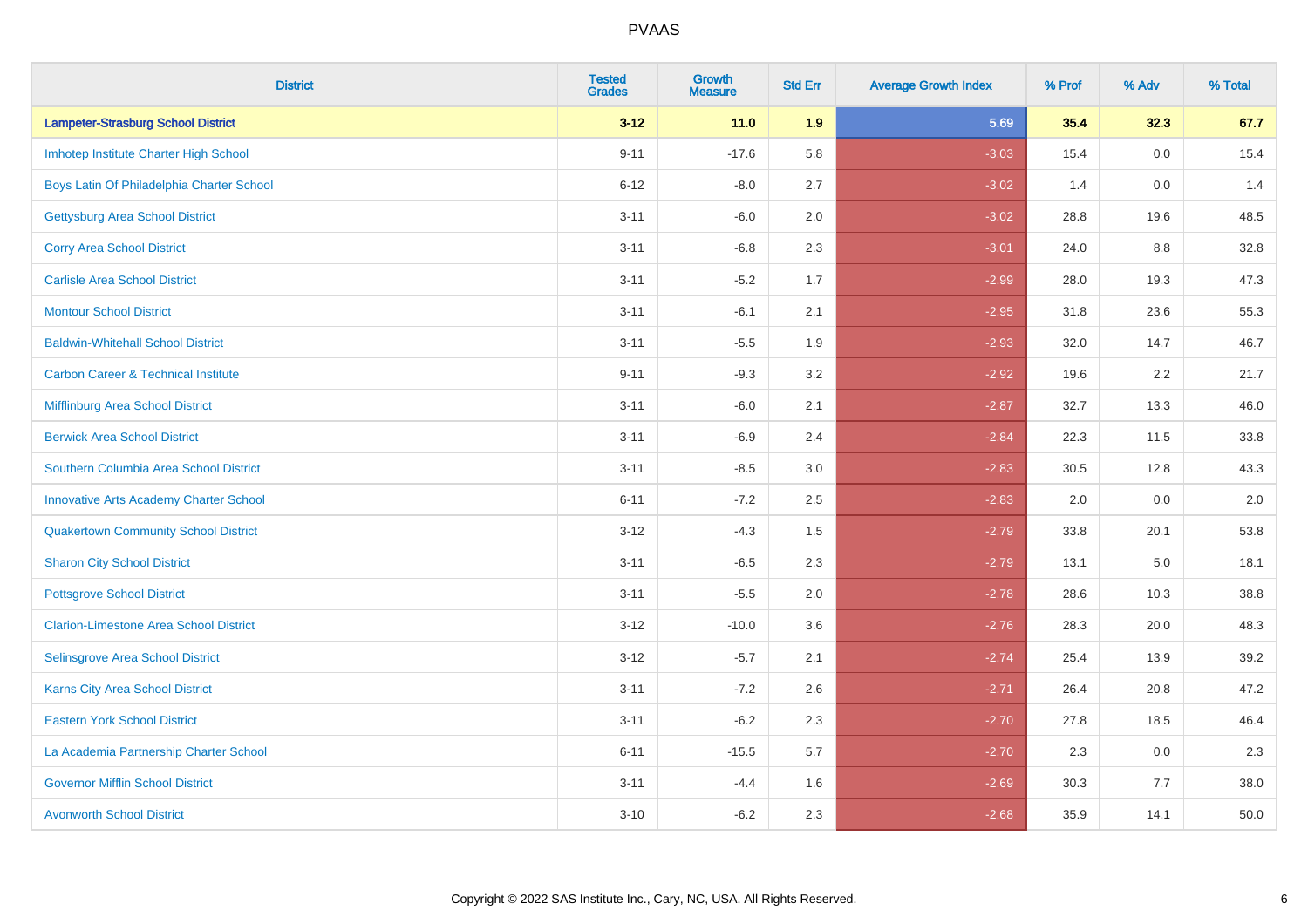| <b>District</b>                               | <b>Tested</b><br><b>Grades</b> | <b>Growth</b><br><b>Measure</b> | <b>Std Err</b> | <b>Average Growth Index</b> | % Prof | % Adv | % Total |
|-----------------------------------------------|--------------------------------|---------------------------------|----------------|-----------------------------|--------|-------|---------|
| <b>Lampeter-Strasburg School District</b>     | $3 - 12$                       | $11.0$                          | 1.9            | 5.69                        | 35.4   | 32.3  | 67.7    |
| <b>Lawrence County CTC</b>                    | $10 - 11$                      | $-9.8$                          | 3.7            | $-2.68$                     | 7.3    | 0.0   | $7.3$   |
| <b>Blairsville-Saltsburg School District</b>  | $3 - 11$                       | $-7.5$                          | 2.8            | $-2.67$                     | 20.1   | 8.2   | 28.3    |
| <b>Connellsville Area School District</b>     | $3 - 11$                       | $-5.3$                          | 2.0            | $-2.67$                     | 24.2   | 5.0   | 29.1    |
| <b>Turkeyfoot Valley Area School District</b> | $3 - 12$                       | $-15.4$                         | 5.8            | $-2.66$                     | 3.8    | 3.8   | 7.6     |
| <b>Richland School District</b>               | $3 - 11$                       | $-6.9$                          | 2.6            | $-2.63$                     | 40.1   | 20.9  | 61.0    |
| <b>Bethel Park School District</b>            | $3 - 11$                       | $-4.4$                          | 1.7            | $-2.62$                     | 40.1   | 27.3  | 67.4    |
| <b>Union City Area School District</b>        | $3 - 12$                       | $-8.7$                          | 3.3            | $-2.59$                     | 29.7   | 10.9  | 40.6    |
| <b>Greater Nanticoke Area School District</b> | $3 - 12$                       | $-6.8$                          | 2.6            | $-2.58$                     | 15.2   | 8.9   | 24.1    |
| Catasauqua Area School District               | $3 - 12$                       | $-7.3$                          | 2.8            | $-2.58$                     | 27.1   | 11.2  | 38.3    |
| <b>Antietam School District</b>               | $3 - 10$                       | $-9.5$                          | 3.7            | $-2.57$                     | 20.9   | 1.5   | 22.4    |
| Columbia-Montour AVTS                         | $9 - 10$                       | $-7.1$                          | 2.8            | $-2.52$                     | 19.5   | 3.2   | 22.7    |
| Perseus House Charter School Of Excellence    | $6 - 11$                       | $-6.4$                          | 2.6            | $-2.50$                     | 0.9    | 0.0   | 0.9     |
| Pocono Mountain School District               | $3 - 12$                       | $-4.3$                          | 1.8            | $-2.43$                     | 35.5   | 17.1  | 52.6    |
| <b>Forbes Road School District</b>            | $3 - 11$                       | $-11.5$                         | 4.7            | $-2.43$                     | 23.1   | 10.3  | 33.3    |
| <b>Redbank Valley School District</b>         | $3 - 11$                       | $-7.5$                          | 3.1            | $-2.41$                     | 12.4   | 10.6  | 23.1    |
| <b>Wyoming Valley West School District</b>    | $3 - 11$                       | $-5.5$                          | 2.3            | $-2.38$                     | 22.2   | 9.2   | 31.4    |
| <b>Mount Pleasant Area School District</b>    | $3 - 11$                       | $-5.4$                          | 2.3            | $-2.37$                     | 33.3   | 8.7   | 42.0    |
| <b>Pottsville Area School District</b>        | $3 - 12$                       | $-4.9$                          | 2.1            | $-2.36$                     | 21.8   | 7.9   | 29.6    |
| Octorara Area School District                 | $3 - 11$                       | $-7.5$                          | 3.2            | $-2.35$                     | 26.1   | 17.0  | 43.2    |
| <b>City CHS</b>                               | $10 - 11$                      | $-5.6$                          | 2.4            | $-2.34$                     | 15.9   | 1.5   | 17.4    |
| <b>Jamestown Area School District</b>         | $3 - 11$                       | $-9.5$                          | 4.1            | $-2.33$                     | 41.5   | 4.9   | 46.3    |
| <b>Riverside School District</b>              | $3 - 11$                       | $-6.2$                          | 2.7            | $-2.33$                     | 20.8   | 17.0  | 37.7    |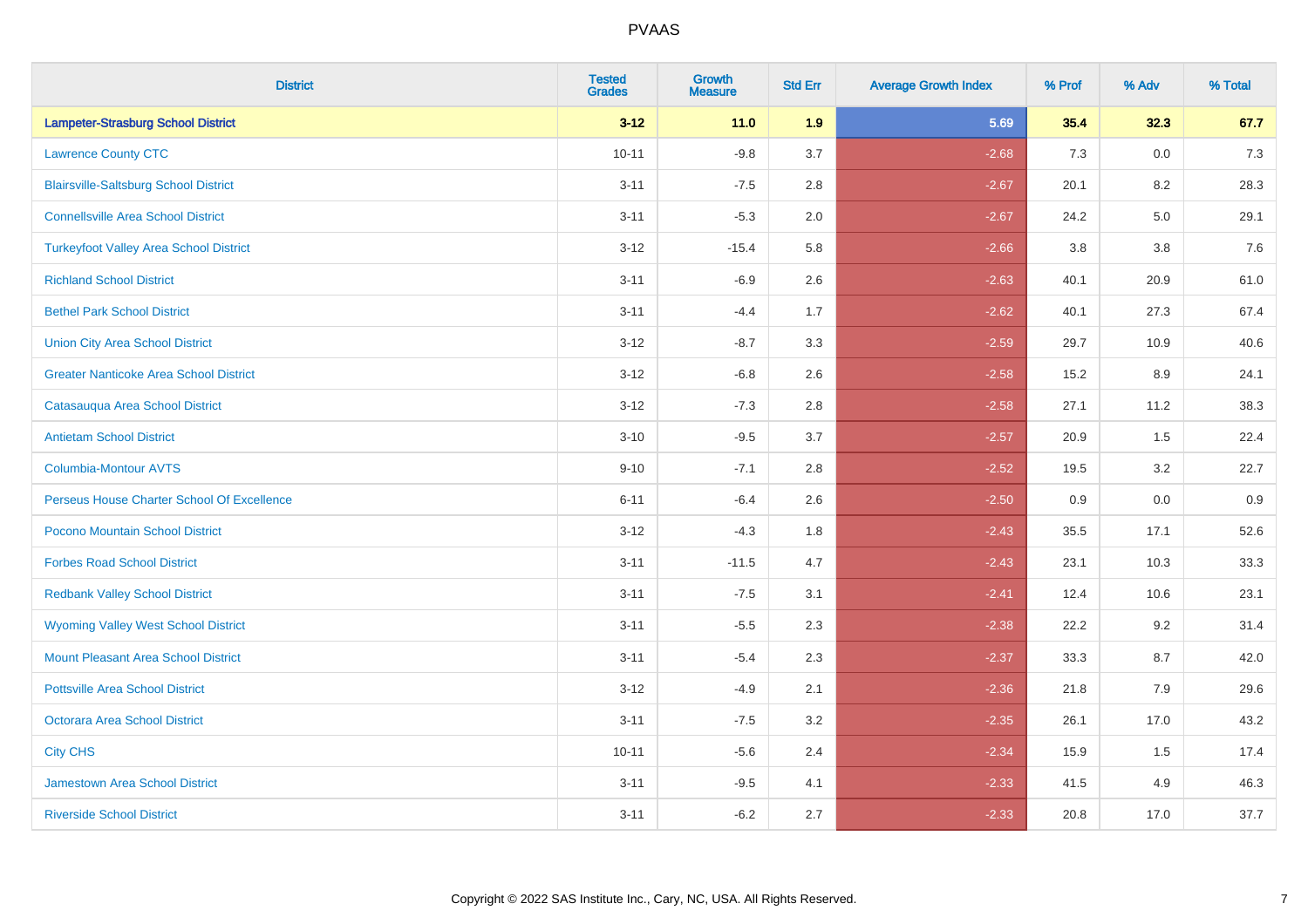| <b>District</b>                                                       | <b>Tested</b><br><b>Grades</b> | <b>Growth</b><br><b>Measure</b> | <b>Std Err</b> | <b>Average Growth Index</b> | % Prof | % Adv | % Total |
|-----------------------------------------------------------------------|--------------------------------|---------------------------------|----------------|-----------------------------|--------|-------|---------|
| <b>Lampeter-Strasburg School District</b>                             | $3 - 12$                       | $11.0$                          | 1.9            | 5.69                        | 35.4   | 32.3  | 67.7    |
| <b>Commodore Perry School District</b>                                | $3 - 11$                       | $-10.4$                         | 4.5            | $-2.30$                     | 29.4   | 5.9   | 35.3    |
| <b>Carmichaels Area School District</b>                               | $3 - 10$                       | $-7.0$                          | 3.1            | $-2.30$                     | 17.8   | 9.6   | 27.4    |
| <b>Susquenita School District</b>                                     | $3 - 11$                       | $-5.9$                          | 2.6            | $-2.28$                     | 30.6   | 13.9  | 44.4    |
| <b>Achievement House Charter School</b>                               | $7 - 11$                       | $-8.2$                          | 3.6            | $-2.28$                     | 16.7   | 2.8   | 19.4    |
| <b>Owen J Roberts School District</b>                                 | $3 - 11$                       | $-3.5$                          | 1.5            | $-2.27$                     | 36.8   | 24.4  | 61.2    |
| <b>Yough School District</b>                                          | $3 - 10$                       | $-6.2$                          | 2.7            | $-2.27$                     | 28.9   | 8.8   | 37.7    |
| <b>Elizabeth Forward School District</b>                              | $3 - 11$                       | $-5.5$                          | 2.5            | $-2.25$                     | 32.2   | 12.8  | 45.0    |
| <b>Wyoming Area School District</b>                                   | $3 - 10$                       | $-5.5$                          | 2.5            | $-2.21$                     | 32.0   | 9.6   | 41.6    |
| <b>Western Beaver County School District</b>                          | $3 - 11$                       | $-9.3$                          | 4.2            | $-2.20$                     | 45.1   | 3.9   | 49.0    |
| North Schuylkill School District                                      | $3 - 11$                       | $-4.7$                          | 2.2            | $-2.16$                     | 20.2   | 11.7  | 31.9    |
| <b>Elk Lake School District</b>                                       | $3 - 11$                       | $-6.1$                          | 2.9            | $-2.12$                     | 26.3   | 11.6  | 37.9    |
| <b>West Middlesex Area School District</b>                            | $3 - 10$                       | $-7.4$                          | 3.5            | $-2.11$                     | 32.0   | 9.6   | 41.6    |
| <b>Cambria Heights School District</b>                                | $3 - 10$                       | $-6.2$                          | 2.9            | $-2.11$                     | 25.0   | 13.0  | 38.0    |
| <b>East Allegheny School District</b>                                 | $3 - 11$                       | $-6.4$                          | 3.0            | $-2.11$                     | 21.0   | 7.4   | 28.4    |
| <b>Mastery Charter School - Gratz Campus</b>                          | $7 - 10$                       | $-9.5$                          | 4.6            | $-2.09$                     | 0.0    | 3.4   | 3.4     |
| <b>Wellsboro Area School District</b>                                 | $3 - 11$                       | $-6.3$                          | 3.0            | $-2.08$                     | 24.4   | 13.4  | 37.8    |
| <b>West Greene School District</b>                                    | $3 - 11$                       | $-8.1$                          | 3.9            | $-2.08$                     | 31.0   | 11.9  | 42.9    |
| <b>Boyertown Area School District</b>                                 | $3 - 11$                       | $-2.9$                          | 1.4            | $-2.06$                     | 30.8   | 22.6  | 53.4    |
| <b>Freedom Area School District</b>                                   | $3 - 11$                       | $-6.3$                          | 3.1            | $-2.04$                     | 22.9   | 8.4   | 31.3    |
| <b>Riverside Beaver County School District</b>                        | $3 - 11$                       | $-5.5$                          | 2.7            | $-2.03$                     | 35.8   | 23.2  | 59.0    |
| Preparatory Charter School Of Mathematics, Science, Tech, And Careers | $9 - 10$                       | $-5.1$                          | 2.5            | $-2.03$                     | 6.3    | 1.4   | 7.7     |
| <b>Bristol Borough School District</b>                                | $3 - 12$                       | $-5.9$                          | 2.9            | $-2.00$                     | 27.8   | 3.3   | 31.1    |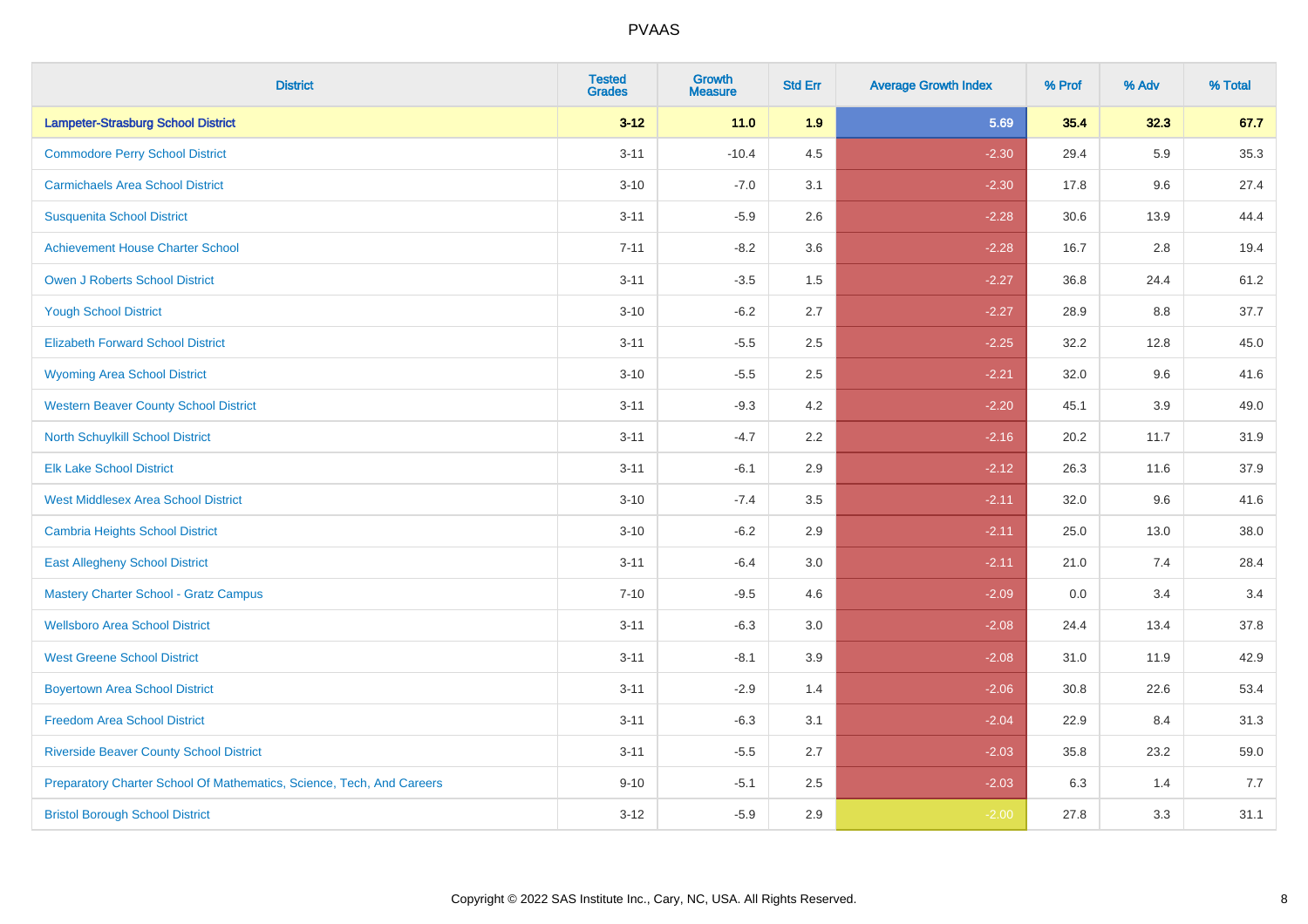| <b>District</b>                                        | <b>Tested</b><br><b>Grades</b> | <b>Growth</b><br><b>Measure</b> | <b>Std Err</b> | <b>Average Growth Index</b> | % Prof | % Adv | % Total |
|--------------------------------------------------------|--------------------------------|---------------------------------|----------------|-----------------------------|--------|-------|---------|
| <b>Lampeter-Strasburg School District</b>              | $3 - 12$                       | $11.0$                          | 1.9            | 5.69                        | 35.4   | 32.3  | 67.7    |
| Lincoln Leadership Academy Charter School              | $3 - 12$                       | $-7.4$                          | 3.7            | $-1.99$                     | 6.4    | 2.1   | 8.5     |
| <b>Sto-Rox School District</b>                         | $3 - 10$                       | $-7.0$                          | 3.5            | $-1.99$                     | 3.2    | 0.0   | 3.2     |
| <b>Kiski Area School District</b>                      | $3 - 11$                       | $-4.0$                          | 2.0            | $-1.99$                     | 23.1   | 18.2  | 41.3    |
| <b>Titusville Area School District</b>                 | $3 - 11$                       | $-5.0$                          | 2.5            | $-1.98$                     | 26.5   | 6.8   | 33.3    |
| Lehigh Valley Academy Regional Charter School          | $3 - 11$                       | $-5.9$                          | 3.0            | $-1.98$                     | 20.0   | 7.7   | 27.7    |
| <b>North East School District</b>                      | $3 - 11$                       | $-5.3$                          | 2.7            | $-1.97$                     | 31.7   | 24.8  | 56.4    |
| Schuylkill Haven Area School District                  | $3 - 11$                       | $-5.3$                          | 2.7            | $-1.96$                     | 22.2   | 11.6  | 33.8    |
| <b>Southern Lehigh School District</b>                 | $3 - 11$                       | $-4.1$                          | 2.1            | $-1.94$                     | 39.3   | 28.0  | 67.2    |
| Millersburg Area School District                       | $3 - 11$                       | $-6.6$                          | 3.4            | $-1.92$                     | 24.1   | 10.3  | 34.5    |
| <b>Jenkintown School District</b>                      | $3 - 11$                       | $-7.9$                          | 4.1            | $-1.92$                     | 34.1   | 27.3  | 61.4    |
| <b>Chester Charter Scholars Academy Charter School</b> | $3 - 12$                       | $-6.2$                          | 3.3            | $-1.88$                     | 2.2    | 0.0   | 2.2     |
| Penn Cambria School District                           | $3 - 11$                       | $-4.5$                          | 2.4            | $-1.86$                     | 27.3   | 15.8  | 43.2    |
| <b>Montgomery Area School District</b>                 | $3 - 11$                       | $-5.8$                          | 3.2            | $-1.83$                     | 25.0   | 11.5  | 36.5    |
| <b>West Chester Area School District</b>               | $3 - 11$                       | $-2.1$                          | 1.2            | $-1.83$                     | 36.4   | 23.2  | 59.6    |
| <b>Westinghouse Arts Academy Charter School</b>        | $9 - 10$                       | $-6.0$                          | 3.3            | $-1.81$                     | 20.2   | 8.9   | 29.1    |
| <b>Pleasant Valley School District</b>                 | $3 - 11$                       | $-3.3$                          | 1.8            | $-1.80$                     | 28.5   | 10.4  | 39.0    |
| New Kensington-Arnold School District                  | $3 - 11$                       | $-5.8$                          | 3.2            | $-1.80$                     | 10.8   | 1.2   | 12.0    |
| Renaissance Academy Charter School                     | $3 - 11$                       | $-5.6$                          | 3.1            | $-1.79$                     | 28.4   | 18.5  | 46.9    |
| <b>Oxford Area School District</b>                     | $3 - 11$                       | $-3.1$                          | 1.8            | $-1.77$                     | 27.5   | 14.5  | 42.0    |
| Southern Huntingdon County School District             | $3 - 11$                       | $-5.9$                          | 3.4            | $-1.76$                     | 32.8   | 4.9   | 37.7    |
| <b>Union Area School District</b>                      | $3 - 11$                       | $-6.5$                          | 3.8            | $-1.70$                     | 30.6   | 12.2  | 42.9    |
| <b>Twin Valley School District</b>                     | $3 - 12$                       | $-3.2$                          | 1.9            | $-1.68$                     | 38.8   | 19.8  | 58.6    |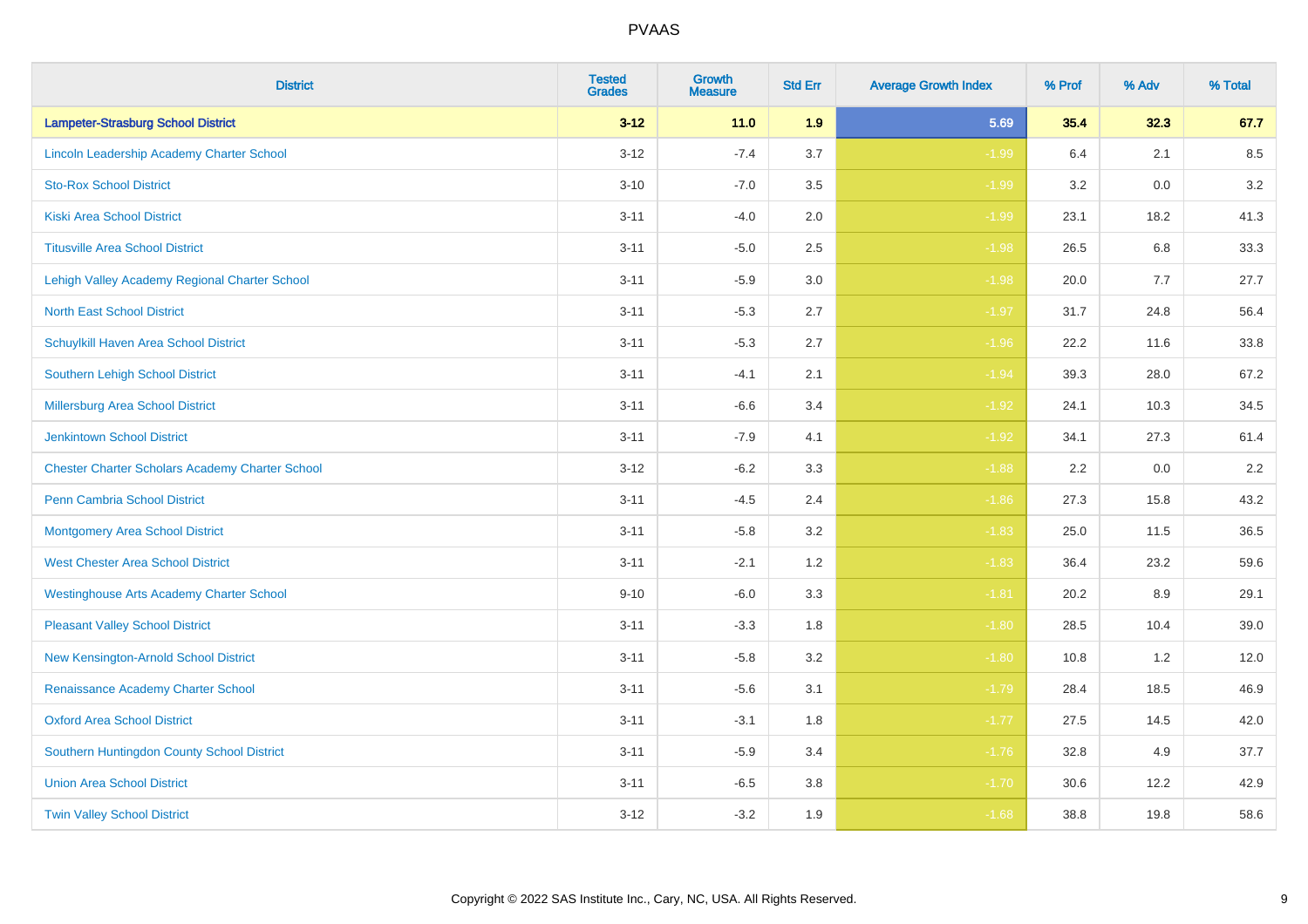| <b>District</b>                                   | <b>Tested</b><br><b>Grades</b> | <b>Growth</b><br><b>Measure</b> | <b>Std Err</b> | <b>Average Growth Index</b> | % Prof | % Adv | % Total |
|---------------------------------------------------|--------------------------------|---------------------------------|----------------|-----------------------------|--------|-------|---------|
| <b>Lampeter-Strasburg School District</b>         | $3 - 12$                       | $11.0$                          | 1.9            | 5.69                        | 35.4   | 32.3  | 67.7    |
| <b>Dauphin County Technical School</b>            | $9 - 11$                       | $-3.9$                          | 2.3            | $-1.67$                     | 18.3   | 11.1  | 29.3    |
| <b>Environmental Charter School At Frick Park</b> | $3-9$                          | $-6.2$                          | 3.7            | $-1.67$                     | 25.9   | 3.4   | 29.3    |
| <b>Woodland Hills School District</b>             | $3 - 12$                       | $-4.2$                          | 2.5            | $-1.66$                     | 10.1   | 1.4   | 11.5    |
| Hatboro-Horsham School District                   | $3 - 11$                       | $-2.7$                          | 1.6            | $-1.65$                     | 27.9   | 17.9  | 45.8    |
| <b>Steelton-Highspire School District</b>         | $3 - 11$                       | $-5.3$                          | 3.2            | $-1.65$                     | 13.9   | 0.0   | 13.9    |
| <b>Hollidaysburg Area School District</b>         | $3 - 11$                       | $-2.7$                          | 1.6            | $-1.64$                     | 32.6   | 15.2  | 47.8    |
| <b>Laurel Highlands School District</b>           | $3 - 11$                       | $-3.8$                          | 2.3            | $-1.63$                     | 20.9   | 14.6  | 35.4    |
| Insight PA Cyber Charter School                   | $3 - 11$                       | $-9.4$                          | 5.8            | $-1.62$                     | 25.6   | 4.6   | 30.2    |
| <b>Slippery Rock Area School District</b>         | $3 - 11$                       | $-3.8$                          | 2.5            | $-1.56$                     | 30.8   | 21.9  | 52.7    |
| <b>Charleroi School District</b>                  | $3 - 11$                       | $-4.3$                          | 2.7            | $-1.55$                     | 22.2   | 15.9  | 38.1    |
| <b>Shanksville-Stonycreek School District</b>     | $3 - 10$                       | $-8.6$                          | 5.5            | $-1.55$                     | 17.6   | 23.5  | 41.2    |
| <b>Conemaugh Valley School District</b>           | $3 - 12$                       | $-6.3$                          | 4.1            | $-1.54$                     | 23.7   | 5.1   | 28.8    |
| <b>Nazareth Area School District</b>              | $3 - 11$                       | $-2.5$                          | 1.7            | $-1.53$                     | 29.2   | 24.6  | 53.8    |
| <b>Ridgway Area School District</b>               | $3 - 11$                       | $-6.1$                          | 4.0            | $-1.53$                     | 42.2   | 15.6  | 57.8    |
| <b>Universal Audenried Charter School</b>         | $9 - 11$                       | $-3.8$                          | 2.5            | $-1.53$                     | 3.0    | 0.5   | 3.5     |
| <b>Towanda Area School District</b>               | $3 - 11$                       | $-4.0$                          | 2.6            | $-1.52$                     | 24.8   | 9.9   | 34.8    |
| <b>Crestwood School District</b>                  | $3 - 11$                       | $-3.4$                          | 2.2            | $-1.52$                     | 33.1   | 21.7  | 54.9    |
| <b>Troy Area School District</b>                  | $3 - 10$                       | $-4.7$                          | 3.2            | $-1.46$                     | 22.8   | 16.5  | 39.2    |
| Salisbury-Elk Lick School District                | $3 - 11$                       | $-8.4$                          | 5.8            | $-1.45$                     | 33.3   | 5.6   | 38.9    |
| <b>Greater Johnstown School District</b>          | $3 - 11$                       | $-3.5$                          | 2.4            | $-1.45$                     | 10.3   | 1.3   | 11.5    |
| <b>Rochester Area School District</b>             | $3 - 11$                       | $-5.7$                          | 3.9            | $-1.45$                     | 14.9   | 2.1   | 17.0    |
| <b>Middletown Area School District</b>            | $3 - 11$                       | $-3.4$                          | 2.4            | $-1.44$                     | 34.3   | 15.2  | 49.4    |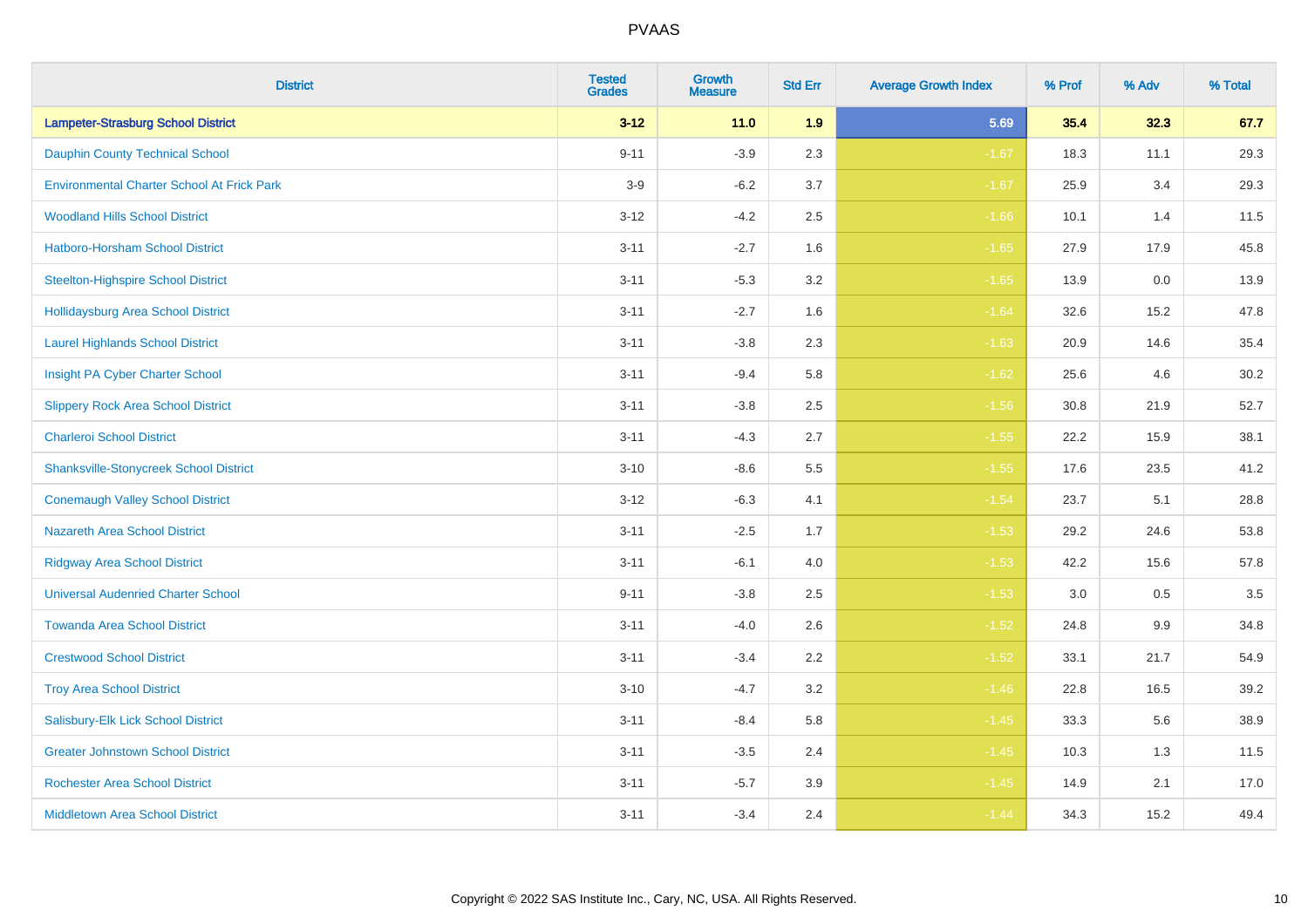| <b>District</b>                                 | <b>Tested</b><br><b>Grades</b> | <b>Growth</b><br><b>Measure</b> | <b>Std Err</b> | <b>Average Growth Index</b> | % Prof | % Adv   | % Total |
|-------------------------------------------------|--------------------------------|---------------------------------|----------------|-----------------------------|--------|---------|---------|
| <b>Lampeter-Strasburg School District</b>       | $3 - 12$                       | 11.0                            | 1.9            | 5.69                        | 35.4   | 32.3    | 67.7    |
| <b>Weatherly Area School District</b>           | $3 - 11$                       | $-5.8$                          | 4.0            | $-1.44$                     | 32.1   | 8.9     | 41.1    |
| <b>Franklin Area School District</b>            | $3 - 11$                       | $-3.7$                          | 2.6            | $-1.43$                     | 30.5   | 5.9     | 36.4    |
| <b>Chester-Upland School District</b>           | $3 - 11$                       | $-3.6$                          | 2.6            | $-1.38$                     | 1.6    | $0.0\,$ | 1.6     |
| <b>Dubois Area School District</b>              | $3 - 11$                       | $-2.8$                          | 2.0            | $-1.37$                     | 35.5   | 19.0    | 54.6    |
| <b>Northeast Bradford School District</b>       | $3 - 10$                       | $-5.0$                          | 3.7            | $-1.35$                     | 30.6   | 4.8     | 35.5    |
| <b>Rose Tree Media School District</b>          | $3 - 10$                       | $-2.8$                          | 2.1            | $-1.33$                     | 35.2   | 29.6    | 64.8    |
| <b>Southern Fulton School District</b>          | $3 - 11$                       | $-5.1$                          | 4.0            | $-1.29$                     | 21.7   | 13.0    | 34.8    |
| <b>Shenandoah Valley School District</b>        | $3 - 11$                       | $-4.5$                          | 3.5            | $-1.29$                     | 14.3   | 0.0     | 14.3    |
| <b>Bucks County Technical High School</b>       | $9 - 10$                       | $-2.9$                          | 2.2            | $-1.29$                     | 27.7   | 10.4    | 38.2    |
| <b>Keystone Education Center Charter School</b> | $3 - 12$                       | $-6.5$                          | 5.1            | $-1.28$                     | 0.0    | 0.0     | $0.0\,$ |
| <b>Springfield Township School District</b>     | $3 - 11$                       | $-3.9$                          | 3.1            | $-1.27$                     | 37.2   | 30.8    | 68.1    |
| <b>Propel Charter School-Homestead</b>          | $3 - 11$                       | $-5.0$                          | 3.9            | $-1.27$                     | 7.3    | 0.0     | $7.3$   |
| <b>Millville Area School District</b>           | $3 - 12$                       | $-5.6$                          | 4.4            | $-1.26$                     | 31.4   | 11.4    | 42.9    |
| <b>Cornell School District</b>                  | $3 - 11$                       | $-5.5$                          | 4.6            | $-1.20$                     | 11.3   | 3.2     | 14.5    |
| <b>Susquehanna Community School District</b>    | $3 - 11$                       | $-4.5$                          | 3.8            | $-1.19$                     | 31.9   | $8.8\,$ | 40.7    |
| <b>Shaler Area School District</b>              | $3 - 11$                       | $-2.1$                          | 1.8            | $-1.18$                     | 32.0   | 13.0    | 45.0    |
| <b>Beaver Area School District</b>              | $3 - 10$                       | $-3.0$                          | 2.5            | $-1.16$                     | 25.8   | 27.8    | 53.6    |
| Northwestern Lehigh School District             | $3 - 11$                       | $-2.4$                          | 2.1            | $-1.14$                     | 41.7   | 17.9    | 59.5    |
| Harmony Area School District                    | $3 - 10$                       | $-5.7$                          | 5.0            | $-1.13$                     | 33.3   | 0.0     | 33.3    |
| <b>Moshannon Valley School District</b>         | $3 - 10$                       | $-5.1$                          | 4.6            | $-1.12$                     | 25.0   | 12.5    | 37.5    |
| <b>Cameron County School District</b>           | $3 - 12$                       | $-5.0$                          | 4.4            | $-1.12$                     | 34.9   | 4.8     | 39.7    |
| <b>Mahanoy Area School District</b>             | $3 - 10$                       | $-3.4$                          | 3.1            | $-1.07$                     | 21.4   | 8.6     | 30.0    |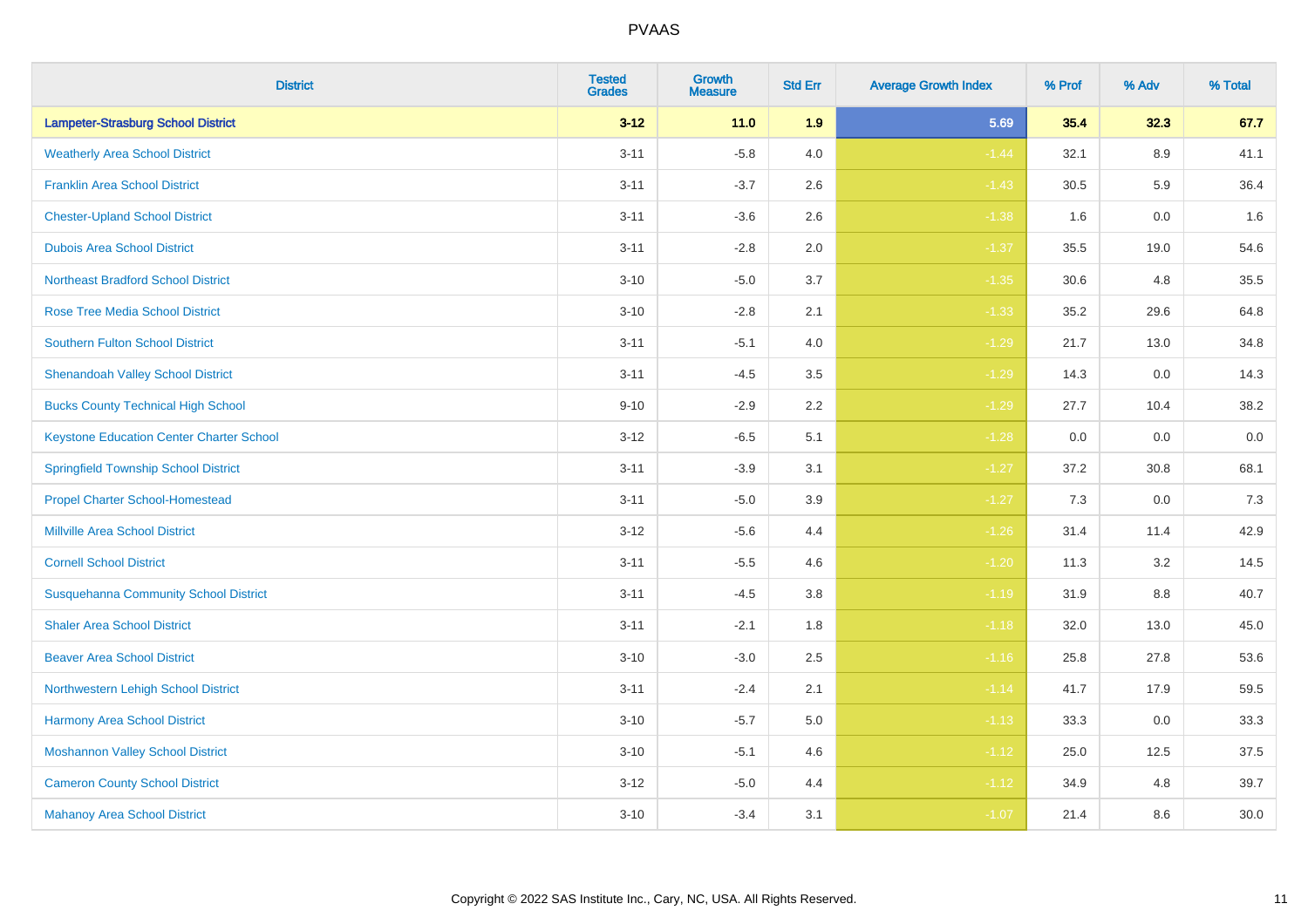| <b>District</b>                             | <b>Tested</b><br><b>Grades</b> | <b>Growth</b><br><b>Measure</b> | <b>Std Err</b> | <b>Average Growth Index</b> | % Prof | % Adv   | % Total |
|---------------------------------------------|--------------------------------|---------------------------------|----------------|-----------------------------|--------|---------|---------|
| <b>Lampeter-Strasburg School District</b>   | $3 - 12$                       | $11.0$                          | 1.9            | 5.69                        | 35.4   | 32.3    | 67.7    |
| <b>Shamokin Area School District</b>        | $3 - 11$                       | $-2.6$                          | 2.5            | $-1.06$                     | 19.6   | $9.8\,$ | 29.3    |
| <b>Sugar Valley Rural Charter School</b>    | $3 - 11$                       | $-3.6$                          | 3.7            | $-0.98$                     | 10.3   | 0.0     | 10.3    |
| <b>Northwest Area School District</b>       | $3 - 10$                       | $-3.2$                          | 3.3            | $-0.97$                     | 30.4   | 13.0    | 43.5    |
| <b>KIPP Dubois Charter School</b>           | $9 - 10$                       | $-3.0$                          | 3.1            | $-0.95$                     | 10.0   | 0.0     | 10.0    |
| <b>Propel Charter School-Montour</b>        | $3 - 10$                       | $-3.4$                          | 3.6            | $-0.93$                     | 7.7    | 0.0     | 7.7     |
| <b>Wyomissing Area School District</b>      | $3 - 12$                       | $-2.4$                          | 2.6            | $-0.92$                     | 25.6   | 28.1    | 53.7    |
| <b>Conneaut School District</b>             | $3 - 12$                       | $-2.3$                          | 2.6            | $-0.91$                     | 27.4   | 9.7     | 37.1    |
| <b>Uniontown Area School District</b>       | $3 - 11$                       | $-2.8$                          | 3.1            | $-0.91$                     | 31.7   | 7.3     | 39.0    |
| <b>Mount Union Area School District</b>     | $3 - 10$                       | $-2.5$                          | 2.8            | $-0.89$                     | 19.8   | 5.8     | 25.6    |
| <b>Reynolds School District</b>             | $3 - 10$                       | $-3.0$                          | 3.5            | $-0.87$                     | 27.3   | 9.1     | 36.4    |
| <b>Carbondale Area School District</b>      | $3 - 10$                       | $-2.8$                          | 3.2            | $-0.87$                     | 27.5   | 2.9     | 30.4    |
| <b>Minersville Area School District</b>     | $3 - 11$                       | $-2.9$                          | 3.4            | $-0.86$                     | 27.4   | 9.7     | 37.1    |
| <b>Northgate School District</b>            | $3 - 11$                       | $-3.0$                          | 3.4            | $-0.85$                     | 35.6   | 6.8     | 42.4    |
| Mastery Charter School - Shoemaker Campus   | $7 - 10$                       | $-2.3$                          | 2.8            | $-0.81$                     | 10.1   | 3.7     | 13.8    |
| <b>Roberto Clemente Charter School</b>      | $3 - 12$                       | $-3.3$                          | 4.1            | $-0.79$                     | 22.7   | 4.6     | 27.3    |
| <b>Bradford Area School District</b>        | $3 - 12$                       | $-1.8$                          | 2.3            | $-0.79$                     | 31.2   | 16.7    | 47.9    |
| Urban Pathways 6-12 Charter School          | $6 - 11$                       | $-4.1$                          | 5.7            | $-0.72$                     | 0.0    | 0.0     | $0.0\,$ |
| <b>Albert Gallatin Area School District</b> | $3 - 11$                       | $-1.7$                          | 2.3            | $-0.72$                     | 31.9   | 20.7    | 52.7    |
| <b>Valley Grove School District</b>         | $3 - 10$                       | $-4.0$                          | 5.5            | $-0.72$                     | 68.4   | 15.8    | 84.2    |
| <b>Norwin School District</b>               | $3 - 11$                       | $-1.1$                          | 1.6            | $-0.70$                     | 37.7   | 27.6    | 65.2    |
| <b>Tri-Valley School District</b>           | $3 - 10$                       | $-2.7$                          | 3.9            | $-0.69$                     | 31.0   | 9.5     | 40.5    |
| <b>Monessen City School District</b>        | $3 - 10$                       | $-3.9$                          | 5.6            | $-0.69$                     | 21.0   | 10.5    | 31.6    |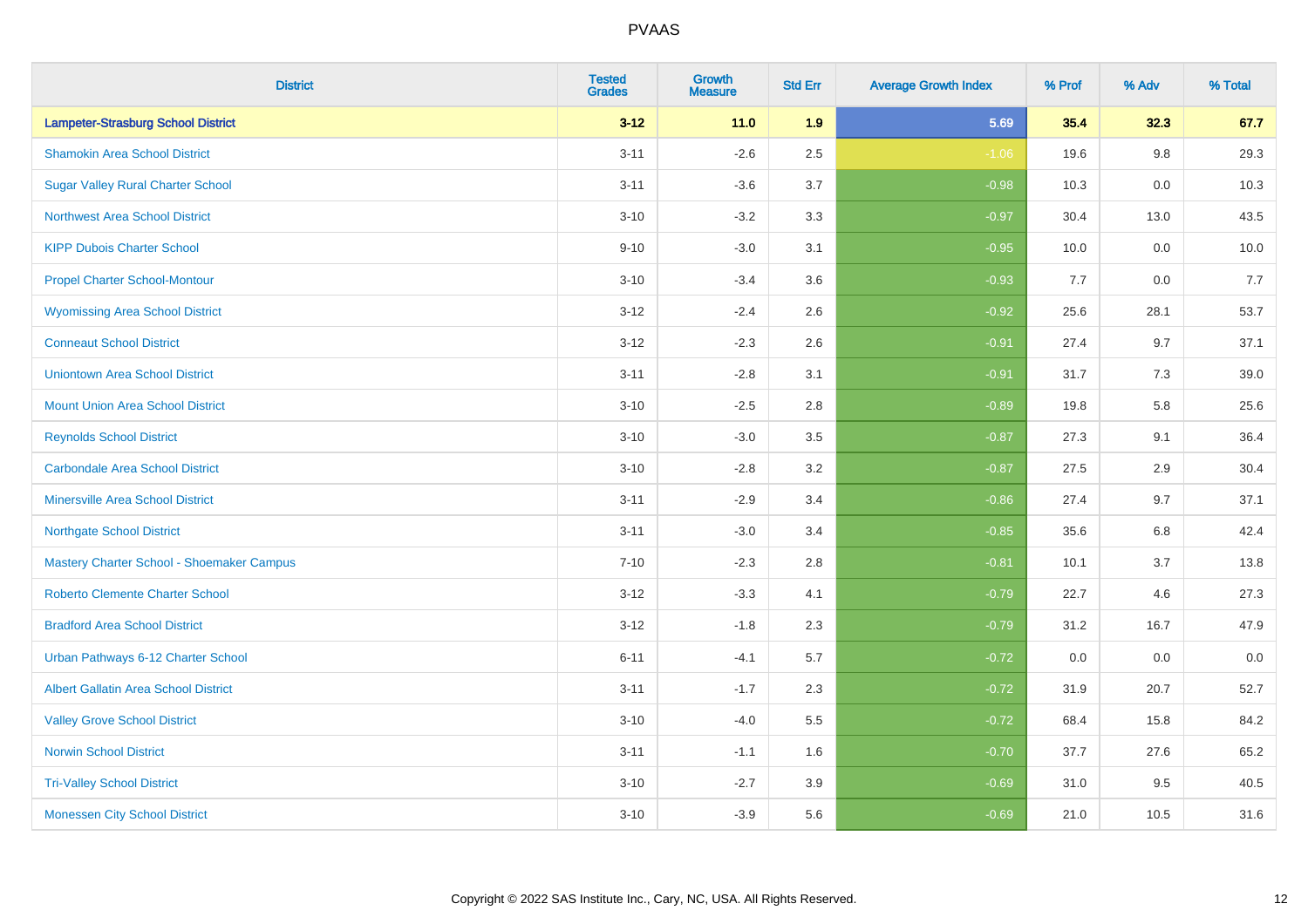| <b>District</b>                                         | <b>Tested</b><br><b>Grades</b> | <b>Growth</b><br><b>Measure</b> | <b>Std Err</b> | <b>Average Growth Index</b> | % Prof | % Adv | % Total |
|---------------------------------------------------------|--------------------------------|---------------------------------|----------------|-----------------------------|--------|-------|---------|
| <b>Lampeter-Strasburg School District</b>               | $3 - 12$                       | $11.0$                          | 1.9            | 5.69                        | 35.4   | 32.3  | 67.7    |
| Northern Bedford County School District                 | $3 - 11$                       | $-2.3$                          | 3.3            | $-0.69$                     | 26.2   | 16.9  | 43.1    |
| <b>New Brighton Area School District</b>                | $3 - 11$                       | $-2.1$                          | 3.2            | $-0.65$                     | 31.5   | 11.1  | 42.6    |
| Propel Charter School - Braddock Hills                  | $3 - 11$                       | $-2.1$                          | 3.3            | $-0.63$                     | 4.8    | 3.2   | 8.1     |
| <b>Lebanon School District</b>                          | $3 - 11$                       | $-1.2$                          | 1.9            | $-0.63$                     | 15.2   | 6.4   | 21.6    |
| <b>Carlynton School District</b>                        | $3 - 11$                       | $-2.0$                          | 3.2            | $-0.62$                     | 27.9   | 5.2   | 33.1    |
| <b>Bangor Area School District</b>                      | $3 - 12$                       | $-1.2$                          | 2.0            | $-0.60$                     | 25.8   | 12.7  | 38.5    |
| <b>Exeter Township School District</b>                  | $3 - 11$                       | $-1.0$                          | 1.7            | $-0.58$                     | 27.2   | 15.6  | 42.8    |
| <b>South Eastern School District</b>                    | $3 - 11$                       | $-1.0$                          | 1.8            | $-0.55$                     | 36.4   | 17.1  | 53.5    |
| <b>Highlands School District</b>                        | $3 - 11$                       | $-1.3$                          | 2.3            | $-0.55$                     | 32.6   | 10.5  | 43.0    |
| <b>Penns Manor Area School District</b>                 | $3 - 12$                       | $-1.9$                          | 3.5            | $-0.55$                     | 24.2   | 3.8   | 28.0    |
| Center For Student Learning Charter School At Pennsbury | $6 - 12$                       | $-3.3$                          | 6.0            | $-0.55$                     | 23.1   | 0.0   | 23.1    |
| <b>Susq-Cyber Charter School</b>                        | $9 - 11$                       | $-3.2$                          | 5.8            | $-0.54$                     | 23.8   | 4.8   | 28.6    |
| Southeastern Greene School District                     | $3 - 10$                       | $-2.3$                          | 4.4            | $-0.53$                     | 29.0   | 9.7   | 38.7    |
| <b>Lakeview School District</b>                         | $3 - 11$                       | $-1.9$                          | 3.5            | $-0.53$                     | 41.5   | 12.3  | 53.8    |
| <b>York Academy Regional Charter School</b>             | $3 - 11$                       | $-2.3$                          | 4.4            | $-0.52$                     | 23.5   | 2.0   | 25.5    |
| <b>Allegheny Valley School District</b>                 | $3 - 11$                       | $-1.9$                          | 3.9            | $-0.48$                     | 31.8   | 11.4  | 43.2    |
| <b>Schuylkill Valley School District</b>                | $3 - 11$                       | $-1.0$                          | 2.2            | $-0.47$                     | 29.8   | 20.2  | 50.0    |
| <b>Chichester School District</b>                       | $3 - 11$                       | $-1.8$                          | 4.2            | $-0.44$                     | 40.0   | 14.0  | 54.0    |
| <b>Farrell Area School District</b>                     | $3 - 11$                       | $-1.9$                          | 4.2            | $-0.44$                     | 9.3    | 11.6  | 20.9    |
| <b>Burrell School District</b>                          | $3 - 11$                       | $-1.5$                          | 3.3            | $-0.44$                     | 27.8   | 17.7  | 45.6    |
| <b>Forest Area School District</b>                      | $3 - 11$                       | $-1.8$                          | 4.7            | $-0.37$                     | 18.9   | 15.1  | 34.0    |
| <b>Westmont Hilltop School District</b>                 | $3 - 11$                       | $-1.0$                          | 2.8            | $-0.36$                     | 33.3   | 14.7  | 48.0    |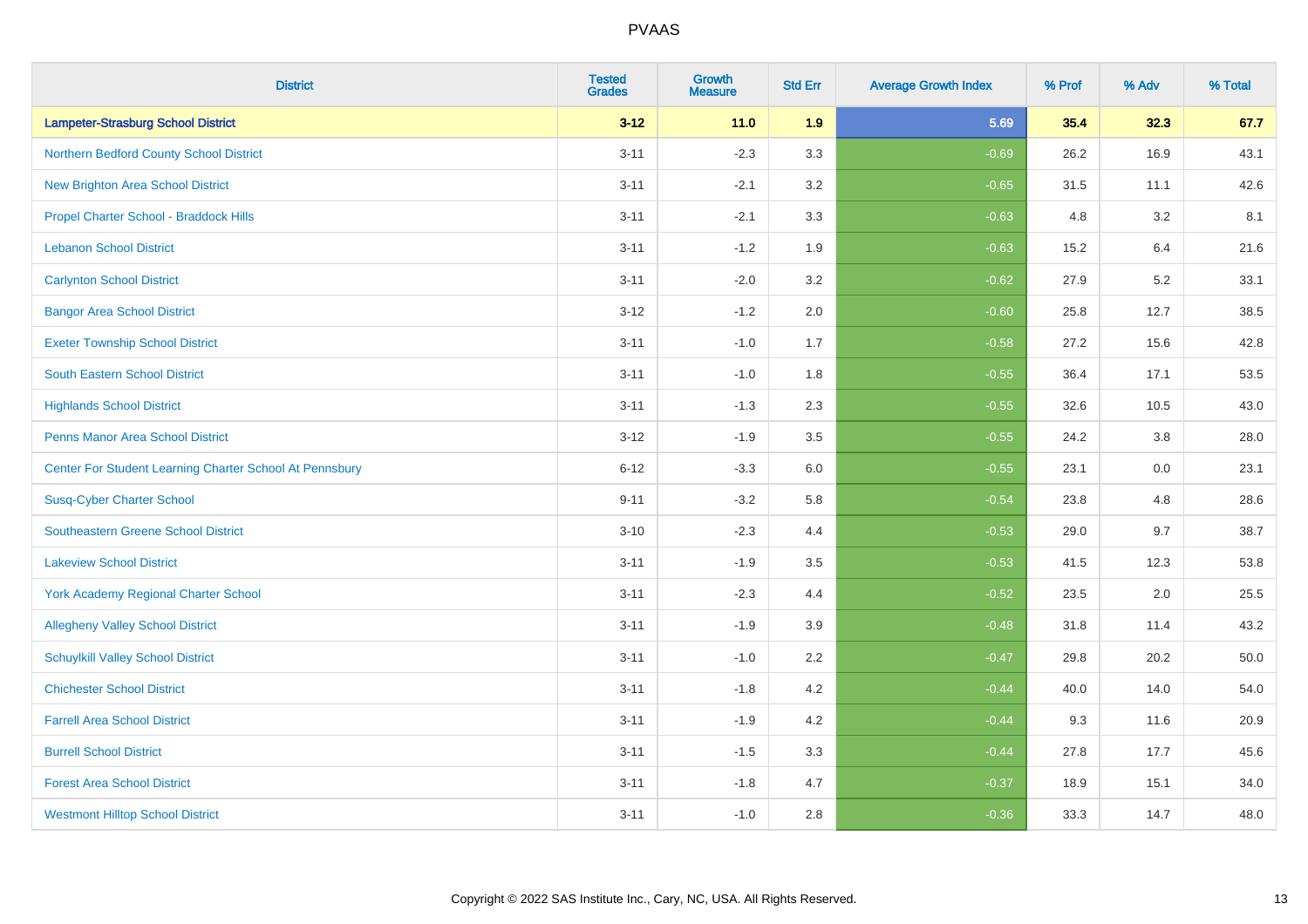| <b>District</b>                             | <b>Tested</b><br><b>Grades</b> | Growth<br><b>Measure</b> | <b>Std Err</b> | <b>Average Growth Index</b> | % Prof | % Adv | % Total |
|---------------------------------------------|--------------------------------|--------------------------|----------------|-----------------------------|--------|-------|---------|
| <b>Lampeter-Strasburg School District</b>   | $3 - 12$                       | 11.0                     | 1.9            | 5.69                        | 35.4   | 32.3  | 67.7    |
| <b>Pine Grove Area School District</b>      | $3 - 11$                       | $-1.1$                   | 3.0            | $-0.36$                     | 29.5   | 14.3  | 43.8    |
| <b>Everett Area School District</b>         | $3 - 11$                       | $-1.1$                   | 3.1            | $-0.34$                     | 34.2   | 13.2  | 47.4    |
| <b>MaST Community Charter School</b>        | $3 - 10$                       | $-0.9$                   | 2.5            | $-0.34$                     | 25.0   | 21.6  | 46.6    |
| <b>Clearfield Area School District</b>      | $3 - 10$                       | $-1.3$                   | 3.7            | $-0.34$                     | 43.9   | 24.6  | 68.4    |
| <b>Palmerton Area School District</b>       | $3 - 11$                       | $-0.9$                   | 2.7            | $-0.34$                     | 34.3   | 14.3  | 48.6    |
| <b>Forest City Regional School District</b> | $3 - 12$                       | $-1.2$                   | 3.6            | $-0.33$                     | 26.5   | 8.2   | 34.7    |
| <b>Clairton City School District</b>        | $3 - 11$                       | $-1.6$                   | 5.0            | $-0.32$                     | 3.8    | 0.5   | 4.4     |
| <b>Columbia Borough School District</b>     | $3 - 12$                       | $-1.1$                   | 3.6            | $-0.31$                     | 17.2   | 1.7   | 19.0    |
| Mastery Charter High School-Lenfest Campus  | $7 - 11$                       | $-1.8$                   | 5.8            | $-0.30$                     | 26.3   | 0.0   | 26.3    |
| <b>South Allegheny School District</b>      | $3 - 11$                       | $-0.9$                   | 3.1            | $-0.30$                     | 23.8   | 2.5   | 26.2    |
| Northern Lebanon School District            | $3 - 11$                       | $-0.7$                   | 2.3            | $-0.29$                     | 18.8   | 6.8   | 25.6    |
| <b>Cranberry Area School District</b>       | $3 - 12$                       | $-0.9$                   | 3.1            | $-0.29$                     | 25.5   | 9.7   | 35.2    |
| <b>Ferndale Area School District</b>        | $3 - 10$                       | $-1.1$                   | 4.1            | $-0.27$                     | 21.0   | 7.9   | 29.0    |
| <b>Blacklick Valley School District</b>     | $3 - 11$                       | $-0.9$                   | 3.9            | $-0.23$                     | 7.7    | 7.7   | 15.4    |
| <b>Evergreen Community Charter School</b>   | $6 - 11$                       | $-1.1$                   | 4.7            | $-0.23$                     | 34.6   | 26.9  | 61.5    |
| <b>Claysburg-Kimmel School District</b>     | $3 - 11$                       | $-1.2$                   | 5.2            | $-0.22$                     | 5.0    | 0.0   | $5.0$   |
| <b>Fort Cherry School District</b>          | $3 - 10$                       | $-0.7$                   | 3.1            | $-0.21$                     | 30.6   | 14.1  | 44.7    |
| Jeannette City School District              | $3 - 11$                       | $-0.7$                   | 3.4            | $-0.20$                     | 26.8   | 4.1   | 30.9    |
| South Side Area School District             | $3 - 11$                       | $-0.6$                   | 3.1            | $-0.19$                     | 24.0   | 28.0  | 52.0    |
| <b>Central Greene School District</b>       | $3 - 11$                       | $-0.4$                   | 2.5            | $-0.15$                     | 27.8   | 14.8  | 42.6    |
| <b>Greencastle-Antrim School District</b>   | $3 - 11$                       | $-0.3$                   | 2.0            | $-0.14$                     | 30.9   | 22.2  | 53.1    |
| <b>Portage Area School District</b>         | $3 - 10$                       | $-0.5$                   | 3.3            | $-0.14$                     | 27.0   | 20.6  | 47.6    |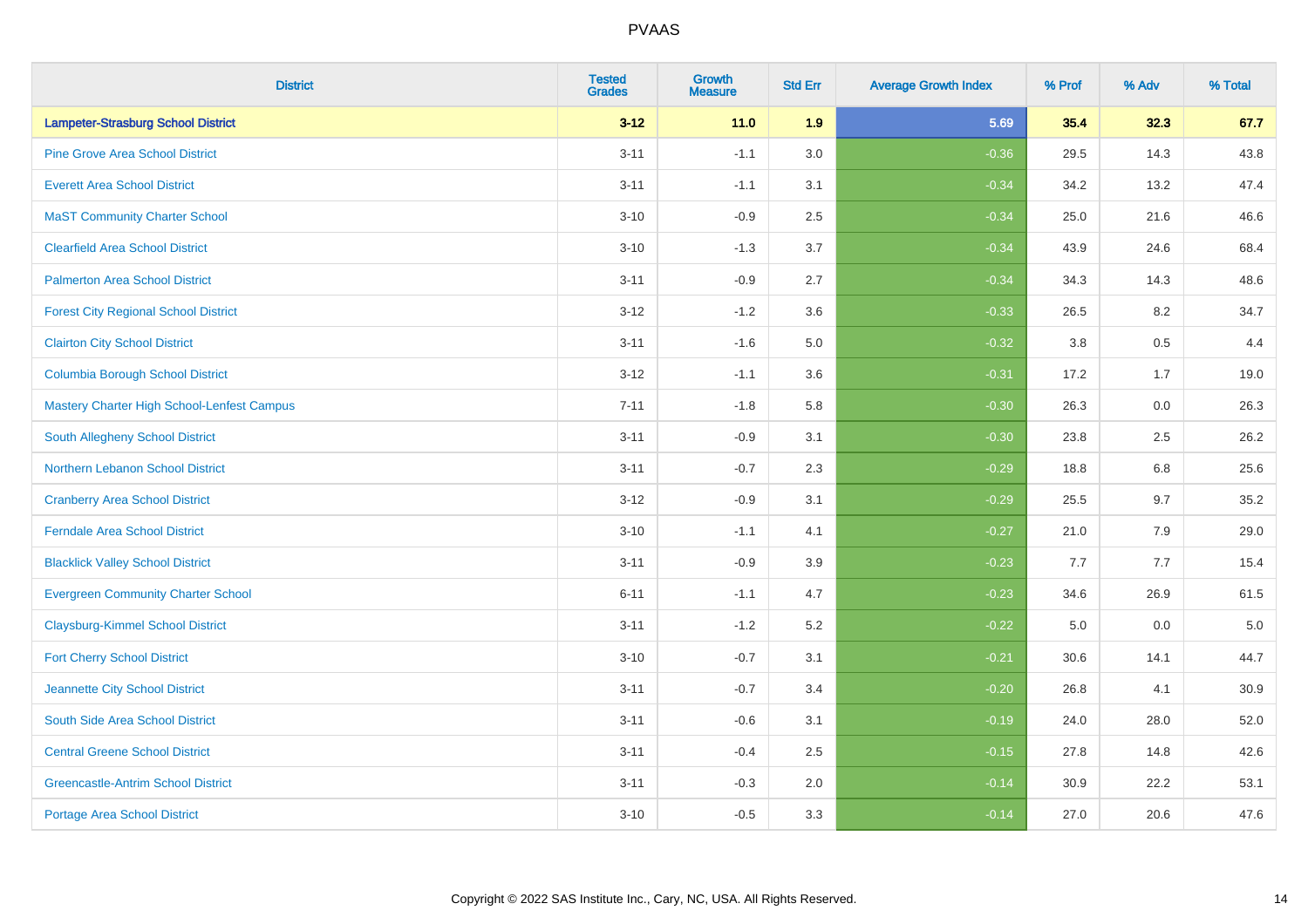| <b>District</b>                                  | <b>Tested</b><br><b>Grades</b> | <b>Growth</b><br><b>Measure</b> | <b>Std Err</b> | <b>Average Growth Index</b> | % Prof | % Adv   | % Total |
|--------------------------------------------------|--------------------------------|---------------------------------|----------------|-----------------------------|--------|---------|---------|
| <b>Lampeter-Strasburg School District</b>        | $3 - 12$                       | 11.0                            | 1.9            | 5.69                        | 35.4   | 32.3    | 67.7    |
| <b>Otto-Eldred School District</b>               | $3 - 11$                       | $-0.5$                          | 3.5            | $-0.13$                     | 35.8   | 10.5    | 46.3    |
| <b>Fairfield Area School District</b>            | $3 - 11$                       | $-0.5$                          | 3.6            | $-0.13$                     | 43.9   | 6.1     | 50.0    |
| <b>Wilson Area School District</b>               | $3 - 11$                       | $-0.3$                          | 2.4            | $-0.12$                     | 35.4   | 14.6    | 50.0    |
| <b>Harrisburg City School District</b>           | $3 - 11$                       | $-0.2$                          | 2.0            | $-0.11$                     | 6.0    | 2.0     | 8.0     |
| <b>Brockway Area School District</b>             | $3 - 11$                       | $-0.4$                          | 3.5            | $-0.11$                     | 41.2   | 13.8    | 55.0    |
| Lehigh Career & Technical Institute              | $10 - 12$                      | $-0.7$                          | 6.3            | $-0.11$                     | 36.4   | 4.6     | 40.9    |
| <b>Freeport Area School District</b>             | $3 - 10$                       | $-0.2$                          | 2.1            | $-0.10$                     | 37.4   | 29.8    | 67.2    |
| <b>Northern Cambria School District</b>          | $3 - 11$                       | $-0.3$                          | 3.4            | $-0.09$                     | 26.5   | 1.2     | 27.7    |
| <b>Warren County School District</b>             | $3 - 11$                       | $-0.1$                          | 1.6            | $-0.06$                     | 26.7   | 9.7     | 36.4    |
| Southern Tioga School District                   | $3 - 11$                       | $-0.1$                          | 2.8            | $-0.03$                     | 26.3   | 10.3    | 36.6    |
| <b>Penn Hills School District</b>                | $3 - 11$                       | 0.0                             | 2.4            | 0.02                        | 18.4   | 7.1     | 25.6    |
| Community Academy Of Philadelphia Charter School | $3 - 11$                       | 0.1                             | 2.6            | 0.06                        | 9.7    | $2.6\,$ | 12.4    |
| Altoona Area School District                     | $3 - 12$                       | 0.1                             | 1.5            | 0.07                        | 29.0   | 13.8    | 42.8    |
| <b>Central Columbia School District</b>          | $3 - 12$                       | 0.3                             | 2.3            | 0.12                        | 25.4   | 37.6    | 63.0    |
| <b>Garnet Valley School District</b>             | $3 - 10$                       | 0.2                             | 1.7            | 0.13                        | 34.9   | 26.4    | 61.3    |
| <b>Tidioute Community Charter School</b>         | $3 - 11$                       | 0.8                             | 4.4            | 0.19                        | 18.1   | 6.9     | 25.0    |
| <b>Tulpehocken Area School District</b>          | $3 - 12$                       | 1.0                             | 4.9            | 0.20                        | 11.5   | 23.1    | 34.6    |
| <b>Ridley School District</b>                    | $3 - 12$                       | 0.3                             | 1.6            | 0.21                        | 32.0   | 10.7    | 42.6    |
| Hamburg Area School District                     | $3 - 11$                       | 0.6                             | 2.4            | 0.25                        | 28.0   | 15.5    | 43.6    |
| <b>Shippensburg Area School District</b>         | $3 - 11$                       | 0.5                             | 1.8            | 0.26                        | 23.5   | 22.8    | 46.3    |
| <b>Jersey Shore Area School District</b>         | $3 - 11$                       | 0.7                             | 2.5            | 0.27                        | 39.3   | 13.6    | 52.9    |
| <b>Marion Center Area School District</b>        | $3 - 10$                       | 0.8                             | 2.9            | 0.27                        | 23.3   | 11.1    | 34.4    |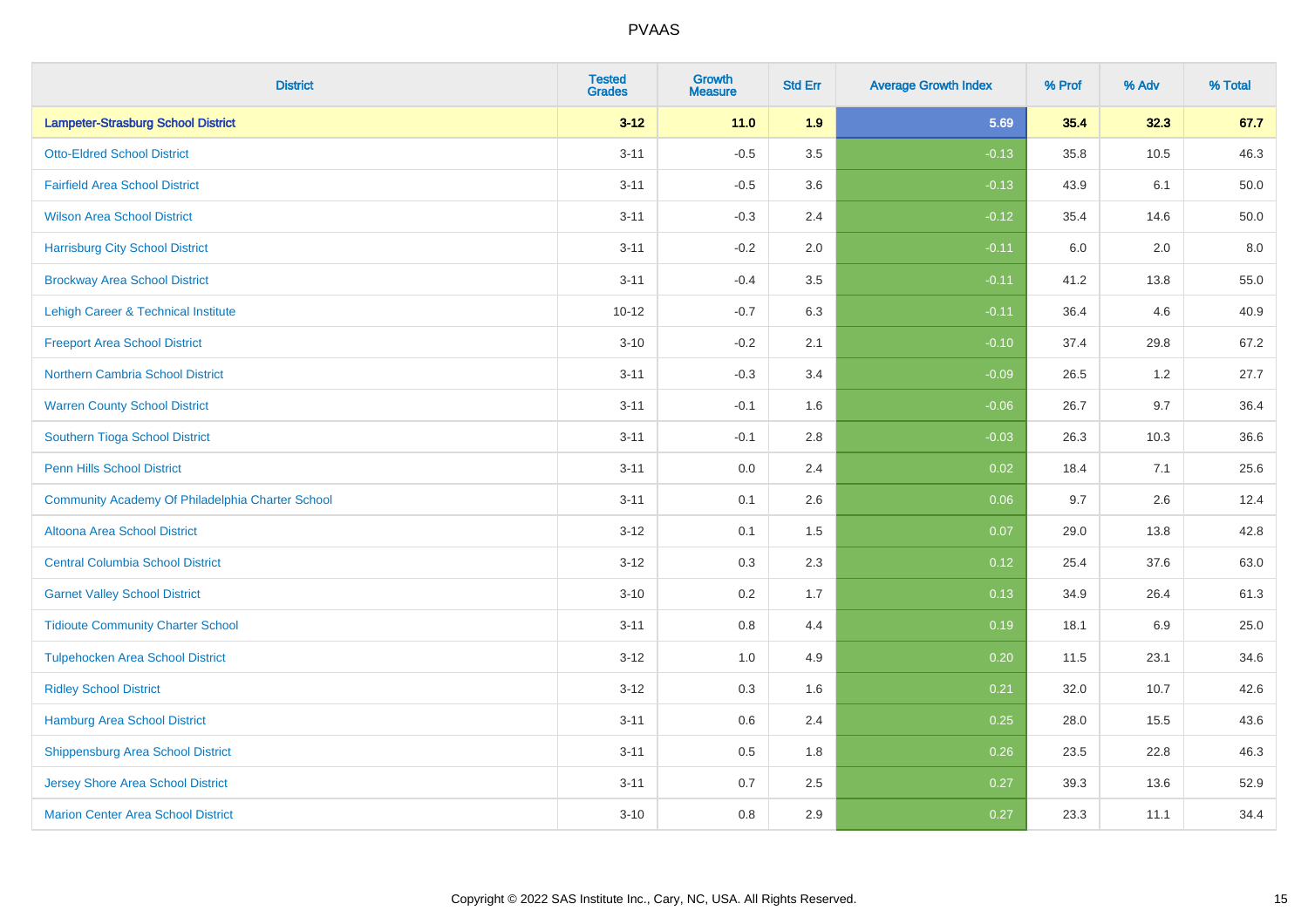| <b>District</b>                                    | <b>Tested</b><br><b>Grades</b> | <b>Growth</b><br><b>Measure</b> | <b>Std Err</b> | <b>Average Growth Index</b> | % Prof | % Adv | % Total |
|----------------------------------------------------|--------------------------------|---------------------------------|----------------|-----------------------------|--------|-------|---------|
| <b>Lampeter-Strasburg School District</b>          | $3 - 12$                       | 11.0                            | 1.9            | 5.69                        | 35.4   | 32.3  | 67.7    |
| <b>Tech Freire Charter School</b>                  | $9 - 11$                       | 0.7                             | 2.5            | 0.27                        | 3.6    | 0.0   | 3.6     |
| <b>New Foundations Charter School</b>              | $3 - 11$                       | 0.6                             | 2.2            | 0.29                        | 22.4   | 4.0   | 26.4    |
| South Williamsport Area School District            | $3 - 10$                       | 0.9                             | 3.1            | 0.31                        | 38.4   | 11.6  | 50.0    |
| <b>Hopewell Area School District</b>               | $3 - 11$                       | 0.8                             | 2.6            | 0.31                        | 34.5   | 12.4  | 46.9    |
| <b>Wilson School District</b>                      | $3 - 12$                       | $0.5\,$                         | 1.5            | 0.32                        | 30.4   | 25.5  | 55.9    |
| <b>Avella Area School District</b>                 | $3 - 12$                       | 1.6                             | 4.7            | 0.34                        | 34.8   | 7.2   | 42.0    |
| <b>North Star School District</b>                  | $3 - 11$                       | 1.1                             | 3.3            | 0.34                        | 26.2   | 20.0  | 46.2    |
| <b>Wattsburg Area School District</b>              | $3 - 11$                       | 1.0                             | 2.7            | 0.36                        | 20.4   | 12.4  | 32.7    |
| <b>Upper Adams School District</b>                 | $3 - 11$                       | $0.9\,$                         | 2.5            | 0.37                        | 33.0   | 17.0  | 50.0    |
| Pennsylvania Cyber Charter School                  | $3 - 11$                       | 0.6                             | 1.5            | 0.37                        | 20.8   | 8.1   | 28.9    |
| <b>Reach Cyber Charter School</b>                  | $3 - 11$                       | 1.4                             | 3.6            | 0.40                        | 32.9   | 15.2  | 48.1    |
| <b>Austin Area School District</b>                 | $3 - 11$                       | 2.6                             | 6.0            | 0.43                        | 25.0   | 18.8  | 43.8    |
| <b>Brentwood Borough School District</b>           | $3 - 11$                       | 1.3                             | 3.0            | 0.44                        | 20.2   | 16.0  | 36.2    |
| <b>MaST Community Charter School II</b>            | $3 - 10$                       | 1.4                             | 3.0            | 0.45                        | 16.1   | 4.6   | 20.7    |
| Philadelphia Electrical & Tech Charter High School | $10 - 10$                      | 1.2                             | 2.6            | 0.45                        | 0.9    | 0.0   | 0.9     |
| <b>Annville-Cleona School District</b>             | $3 - 12$                       | 1.1                             | 2.4            | 0.45                        | 34.8   | 13.6  | 48.5    |
| Daniel Boone Area School District                  | $3 - 12$                       | 0.9                             | 1.9            | 0.46                        | 28.9   | 22.0  | 51.0    |
| Juniata Valley School District                     | $3 - 11$                       | 1.6                             | 3.2            | 0.51                        | 23.1   | 9.4   | 32.5    |
| Shenango Area School District                      | $3 - 11$                       | 1.7                             | 3.2            | 0.52                        | 41.4   | 13.8  | 55.3    |
| <b>Seneca Valley School District</b>               | $3 - 11$                       | $0.8\,$                         | 1.4            | 0.54                        | 40.6   | 25.2  | 65.8    |
| <b>Oley Valley School District</b>                 | $3 - 11$                       | 1.4                             | 2.4            | 0.56                        | 37.4   | 23.9  | 61.4    |
| <b>Upper Moreland Township School District</b>     | $3 - 11$                       | 1.1                             | 2.0            | 0.56                        | 24.8   | 26.6  | 51.3    |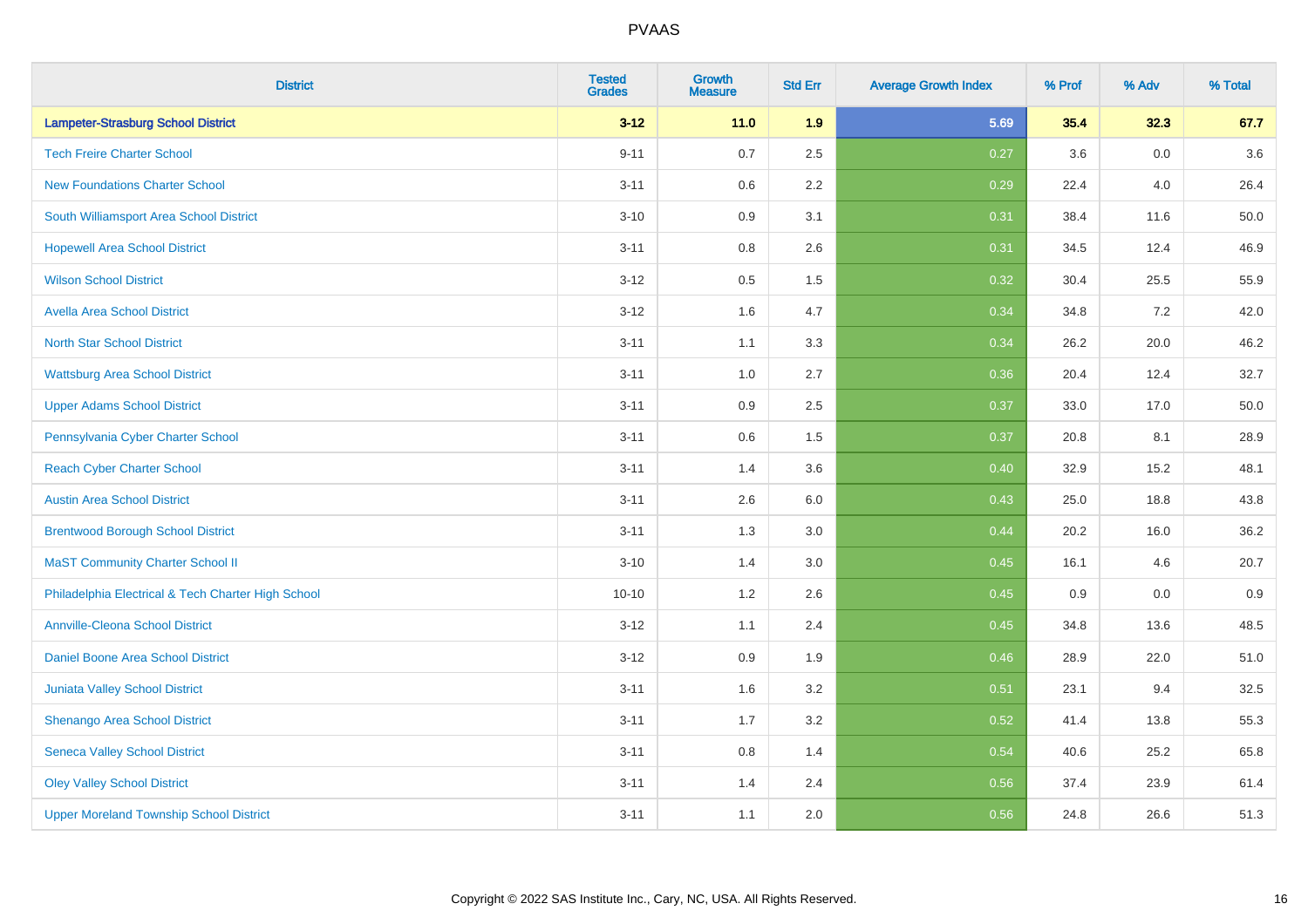| <b>District</b>                                | <b>Tested</b><br><b>Grades</b> | <b>Growth</b><br><b>Measure</b> | <b>Std Err</b> | <b>Average Growth Index</b> | % Prof | % Adv   | % Total |
|------------------------------------------------|--------------------------------|---------------------------------|----------------|-----------------------------|--------|---------|---------|
| <b>Lampeter-Strasburg School District</b>      | $3 - 12$                       | $11.0$                          | 1.9            | 5.69                        | 35.4   | 32.3    | 67.7    |
| <b>Abington School District</b>                | $3 - 10$                       | 0.9                             | 1.6            | 0.57                        | 29.7   | 28.7    | 58.4    |
| <b>Sullivan County School District</b>         | $3 - 10$                       | 2.5                             | 4.3            | 0.58                        | 43.6   | 7.7     | 51.3    |
| <b>Bethlehem-Center School District</b>        | $3 - 10$                       | 2.1                             | 3.5            | 0.59                        | 32.3   | 4.6     | 36.9    |
| <b>Bensalem Township School District</b>       | $3 - 11$                       | 1.0                             | 1.6            | 0.63                        | 24.3   | 10.7    | 34.9    |
| <b>Belmont Charter School</b>                  | $3 - 10$                       | 2.2                             | 3.4            | 0.64                        | 5.3    | 1.8     | 7.0     |
| <b>Mastery Charter School - Pickett Campus</b> | $6 - 10$                       | 2.7                             | 4.2            | 0.65                        | 20.6   | 0.0     | 20.6    |
| <b>Union School District</b>                   | $3 - 12$                       | 2.5                             | 3.7            | 0.69                        | 17.9   | 10.4    | 28.4    |
| <b>Springfield School District</b>             | $3 - 11$                       | 1.2                             | 1.7            | 0.69                        | 31.8   | 25.2    | 56.9    |
| <b>Williams Valley School District</b>         | $3 - 11$                       | 2.6                             | 3.7            | 0.69                        | 17.0   | 5.1     | 22.0    |
| <b>Mercer Area School District</b>             | $3 - 11$                       | 2.2                             | 3.1            | 0.70                        | 24.4   | 11.8    | 36.2    |
| <b>Forest Hills School District</b>            | $3 - 11$                       | 1.8                             | 2.5            | 0.71                        | 28.8   | 10.3    | 39.1    |
| <b>Tunkhannock Area School District</b>        | $3 - 11$                       | 1.4                             | 2.0            | 0.71                        | 29.8   | 18.1    | 47.9    |
| <b>School Lane Charter School</b>              | $3 - 11$                       | 2.6                             | 3.6            | 0.72                        | 23.1   | 18.7    | 41.8    |
| <b>Lewisburg Area School District</b>          | $3 - 11$                       | 1.7                             | 2.4            | 0.72                        | 35.9   | 35.9    | 71.8    |
| Penn-Delco School District                     | $3 - 11$                       | 1.3                             | 1.8            | 0.75                        | 26.5   | 12.6    | 39.1    |
| <b>North Clarion County School District</b>    | $3 - 12$                       | 3.4                             | 4.1            | 0.83                        | 45.0   | 18.8    | 63.8    |
| <b>Moon Area School District</b>               | $3 - 11$                       | 1.5                             | 1.8            | 0.86                        | 34.5   | 25.5    | 60.0    |
| <b>Blackhawk School District</b>               | $3 - 11$                       | 2.0                             | 2.3            | 0.87                        | 34.6   | 20.7    | 55.3    |
| Aspira Bilingual Cyber Charter School          | $3 - 11$                       | 5.1                             | 5.8            | 0.87                        | 4.8    | 0.0     | 4.8     |
| Hope For Hyndman Charter School                | $3 - 11$                       | 5.1                             | 5.8            | 0.88                        | 14.3   | 7.1     | 21.4    |
| <b>Pottstown School District</b>               | $3 - 12$                       | 2.0                             | 2.2            | 0.88                        | 19.4   | $6.2\,$ | 25.6    |
| <b>Clarion Area School District</b>            | $3 - 11$                       | 3.2                             | 3.7            | 0.88                        | 31.7   | 13.3    | 45.0    |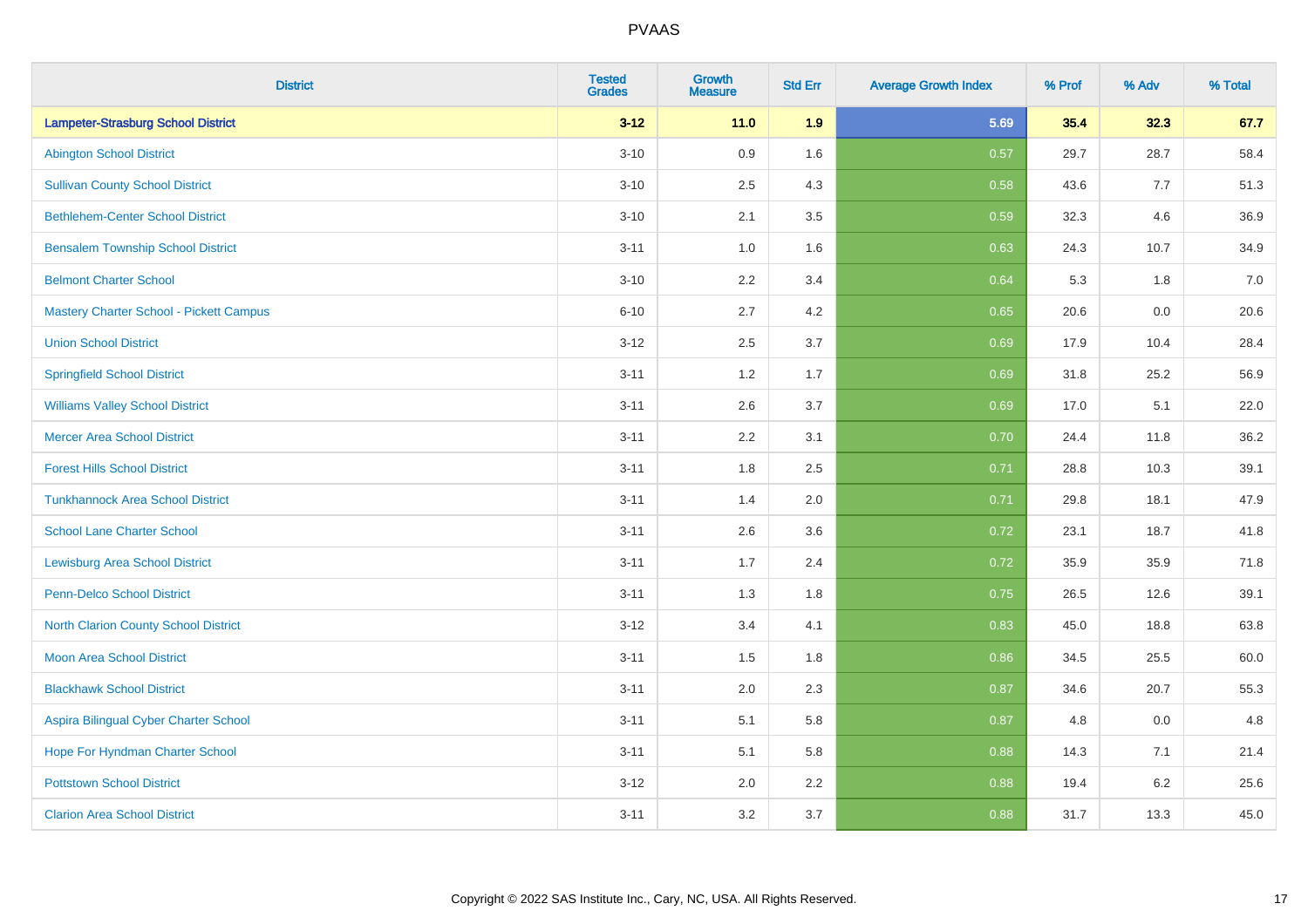| <b>District</b>                                 | <b>Tested</b><br><b>Grades</b> | <b>Growth</b><br><b>Measure</b> | <b>Std Err</b> | <b>Average Growth Index</b> | % Prof | % Adv | % Total |
|-------------------------------------------------|--------------------------------|---------------------------------|----------------|-----------------------------|--------|-------|---------|
| <b>Lampeter-Strasburg School District</b>       | $3 - 12$                       | 11.0                            | 1.9            | 5.69                        | 35.4   | 32.3  | 67.7    |
| <b>Eastern Lancaster County School District</b> | $3 - 12$                       | 2.9                             | 3.2            | 0.91                        | 35.2   | 36.4  | 71.6    |
| <b>Centennial School District</b>               | $3 - 10$                       | 1.5                             | 1.5            | 0.98                        | 23.6   | 12.4  | 36.0    |
| West Jefferson Hills School District            | $3 - 11$                       | 1.9                             | 1.9            | 0.99                        | 34.8   | 27.3  | 62.1    |
| <b>Galeton Area School District</b>             | $3 - 11$                       | 5.4                             | 5.4            | 1.01                        | 33.3   | 22.2  | 55.6    |
| Esperanza Academy Charter School                | $4 - 11$                       | 2.1                             | 2.1            | 1.01                        | 14.2   | 3.6   | 17.8    |
| <b>Brownsville Area School District</b>         | $3 - 12$                       | 3.9                             | 3.8            | 1.04                        | 22.0   | 8.5   | 30.5    |
| <b>Sharpsville Area School District</b>         | $3 - 11$                       | 3.8                             | 3.7            | 1.04                        | 41.1   | 23.2  | 64.3    |
| <b>Bermudian Springs School District</b>        | $3 - 11$                       | 2.5                             | 2.4            | 1.05                        | 31.8   | 23.5  | 55.3    |
| <b>Haverford Township School District</b>       | $3 - 11$                       | 1.4                             | 1.4            | 1.05                        | 36.7   | 26.3  | 63.0    |
| <b>Athens Area School District</b>              | $3 - 11$                       | 2.6                             | 2.3            | 1.11                        | 34.9   | 12.3  | 47.3    |
| <b>Southeast Delco School District</b>          | $3 - 10$                       | 3.9                             | 3.5            | 1.12                        | 18.6   | 3.4   | 22.0    |
| <b>Esperanza Cyber Charter School</b>           | $3 - 11$                       | 7.1                             | 6.1            | 1.15                        | 8.8    | 2.9   | 11.8    |
| People For People Charter School                | $3 - 12$                       | 6.4                             | 5.6            | 1.15                        | 2.4    | 0.0   | 2.4     |
| <b>Newport School District</b>                  | $3 - 12$                       | 3.8                             | 3.3            | 1.17                        | 38.8   | 10.4  | 49.2    |
| <b>Solanco School District</b>                  | $3 - 11$                       | 2.2                             | 1.8            | 1.18                        | 27.2   | 15.0  | 42.3    |
| <b>Upper Dublin School District</b>             | $3 - 12$                       | 2.1                             | 1.8            | 1.19                        | 34.7   | 30.0  | 64.7    |
| <b>Bellwood-Antis School District</b>           | $3 - 10$                       | 3.5                             | 2.8            | 1.24                        | 40.9   | 19.4  | 60.2    |
| <b>Bloomsburg Area School District</b>          | $3 - 10$                       | 4.3                             | 3.4            | 1.26                        | 36.5   | 20.6  | 57.1    |
| Johnsonburg Area School District                | $3 - 11$                       | 5.0                             | 3.9            | 1.27                        | 35.5   | 11.8  | 47.4    |
| <b>Purchase Line School District</b>            | $3 - 12$                       | 4.3                             | 3.3            | 1.30                        | 32.3   | 9.0   | 41.4    |
| Pennsylvania Virtual Charter School             | $3 - 11$                       | 4.4                             | 3.4            | 1.31                        | 29.8   | 21.2  | 51.0    |
| <b>Ringgold School District</b>                 | $3 - 11$                       | 2.9                             | 2.2            | 1.32                        | 23.8   | 13.3  | 37.1    |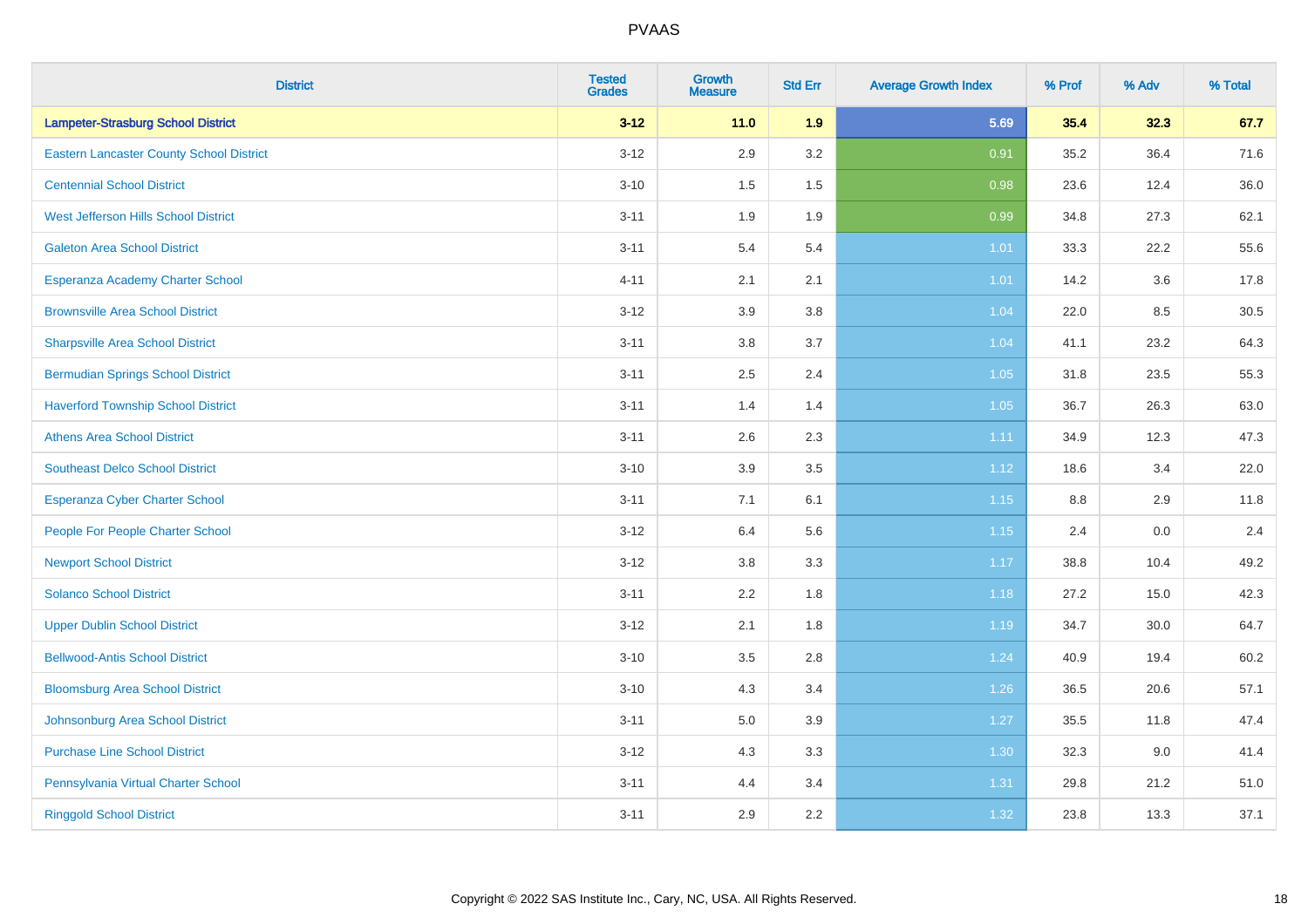| <b>District</b>                                | <b>Tested</b><br><b>Grades</b> | <b>Growth</b><br><b>Measure</b> | <b>Std Err</b> | <b>Average Growth Index</b> | % Prof | % Adv | % Total |
|------------------------------------------------|--------------------------------|---------------------------------|----------------|-----------------------------|--------|-------|---------|
| <b>Lampeter-Strasburg School District</b>      | $3 - 12$                       | 11.0                            | 1.9            | 5.69                        | 35.4   | 32.3  | 67.7    |
| <b>Keystone School District</b>                | $3 - 11$                       | 7.8                             | 5.7            | 1.37                        | 35.0   | 45.0  | 80.0    |
| Philipsburg-Osceola Area School District       | $3 - 11$                       | 4.1                             | 3.0            | 1.37                        | 22.5   | 16.2  | 38.8    |
| <b>Chestnut Ridge School District</b>          | $3 - 12$                       | 4.0                             | 2.9            | 1.38                        | 33.2   | 11.0  | 44.2    |
| <b>Conemaugh Township Area School District</b> | $3 - 12$                       | 4.8                             | 3.5            | 1.39                        | 30.9   | 27.8  | 58.8    |
| <b>Western Wayne School District</b>           | $3 - 11$                       | 3.6                             | 2.6            | 1.39                        | 30.8   | 16.2  | 47.0    |
| <b>Mastery Charter School - Thomas Campus</b>  | $3 - 10$                       | 7.9                             | 5.7            | 1.39                        | 12.5   | 0.0   | 12.5    |
| <b>Midd-West School District</b>               | $3 - 11$                       | 3.6                             | 2.6            | 1.42                        | 28.6   | 25.0  | 53.6    |
| <b>Conestoga Valley School District</b>        | $3 - 11$                       | 2.4                             | 1.7            | 1.43                        | 35.0   | 23.5  | 58.5    |
| Susquehanna Township School District           | $3 - 12$                       | 3.9                             | 2.7            | 1.45                        | 19.0   | 13.1  | 32.0    |
| <b>Northern Potter School District</b>         | $3 - 12$                       | 6.8                             | 4.6            | 1.48                        | 30.6   | 11.1  | 41.7    |
| <b>South Western School District</b>           | $3 - 12$                       | 2.5                             | 1.7            | 1.48                        | 36.2   | 19.7  | 55.9    |
| <b>Smethport Area School District</b>          | $3 - 12$                       | 5.8                             | 3.8            | 1.52                        | 24.6   | 20.0  | 44.6    |
| <b>Gateway School District</b>                 | $3 - 11$                       | 3.1                             | 2.0            | 1.55                        | 35.7   | 18.5  | 54.2    |
| <b>Fort Leboeuf School District</b>            | $3 - 11$                       | 3.5                             | 2.2            | 1.58                        | 32.0   | 16.8  | 48.8    |
| <b>Salisbury Township School District</b>      | $3 - 11$                       | 5.8                             | 3.6            | 1.62                        | 24.4   | 12.6  | 37.0    |
| <b>Halifax Area School District</b>            | $3 - 11$                       | 5.8                             | 3.5            | 1.64                        | 32.1   | 18.9  | 50.9    |
| Dr Robert Ketterer Charter School Inc          | $6 - 12$                       | 7.1                             | 4.3            | 1.66                        | 7.3    | 1.7   | 9.0     |
| <b>Waynesboro Area School District</b>         | $3 - 12$                       | 3.0                             | 1.8            | 1.67                        | 26.0   | 23.5  | 49.5    |
| <b>West Shore School District</b>              | $3 - 12$                       | 2.2                             | 1.3            | 1.68                        | 31.8   | 15.2  | 47.1    |
| <b>Penn-Trafford School District</b>           | $3 - 11$                       | 2.9                             | 1.8            | 1.68                        | 46.3   | 26.2  | 72.5    |
| <b>Port Allegany School District</b>           | $3 - 11$                       | 6.5                             | 3.7            | 1.74                        | 26.4   | 11.3  | 37.7    |
| <b>Multicultural Academy Charter School</b>    | $9 - 11$                       | 6.0                             | 3.4            | 1.77                        | 12.3   | 0.0   | 12.3    |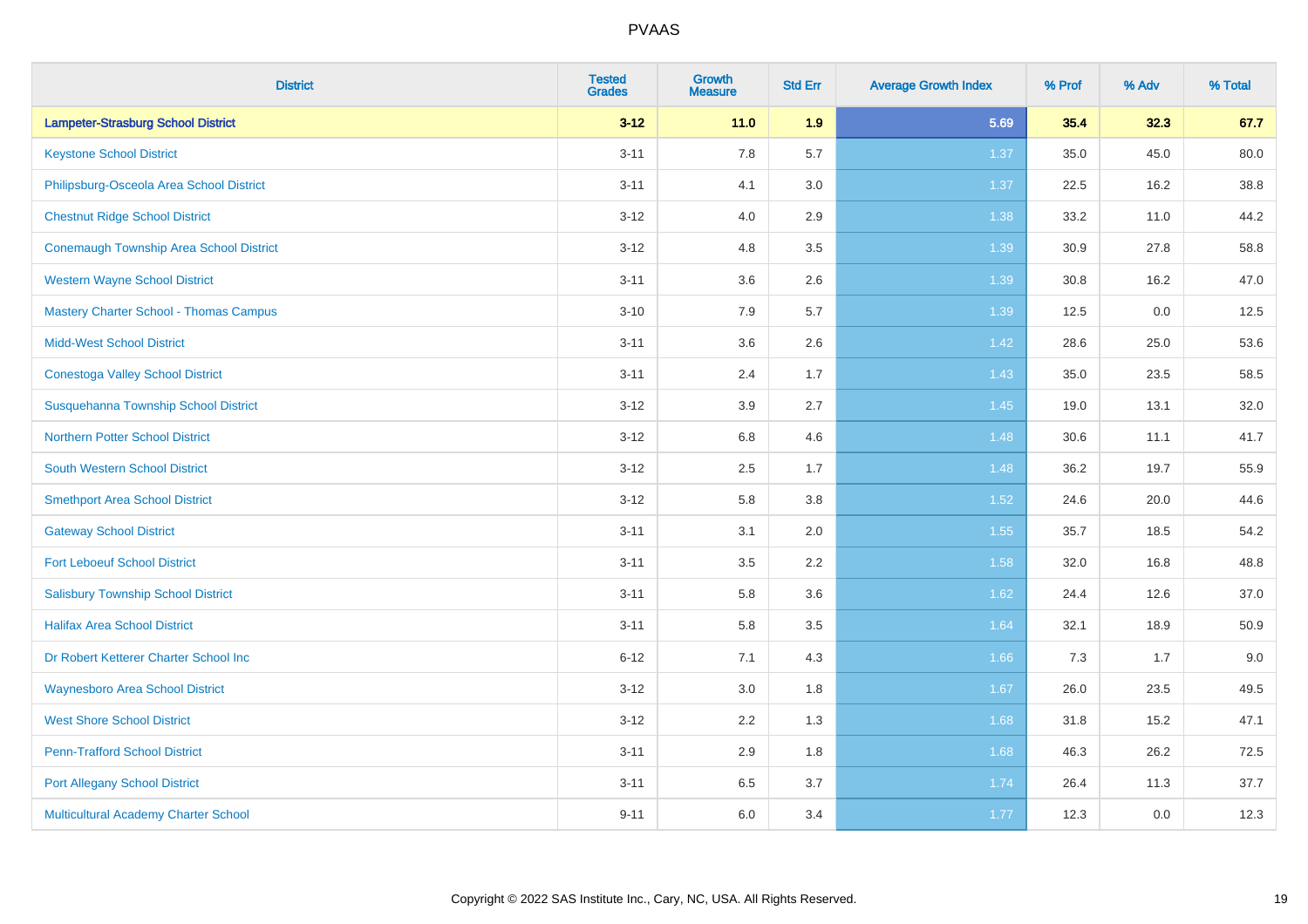| <b>District</b>                               | <b>Tested</b><br><b>Grades</b> | <b>Growth</b><br><b>Measure</b> | <b>Std Err</b> | <b>Average Growth Index</b> | % Prof | % Adv | % Total |
|-----------------------------------------------|--------------------------------|---------------------------------|----------------|-----------------------------|--------|-------|---------|
| <b>Lampeter-Strasburg School District</b>     | $3 - 12$                       | 11.0                            | 1.9            | 5.69                        | 35.4   | 32.3  | 67.7    |
| <b>Wyalusing Area School District</b>         | $3 - 12$                       | 5.7                             | 3.2            | 1.78                        | 38.6   | 12.9  | 51.4    |
| Leechburg Area School District                | $3 - 11$                       | 7.0                             | 3.9            | 1.79                        | 37.7   | 4.9   | 42.6    |
| Mt Lebanon School District                    | $3 - 11$                       | 2.4                             | 1.3            | 1.79                        | 39.3   | 37.4  | 76.8    |
| <b>Sayre Area School District</b>             | $3 - 11$                       | 5.8                             | 3.2            | 1.81                        | 30.3   | 21.0  | 51.3    |
| <b>Perkiomen Valley School District</b>       | $3 - 11$                       | 2.7                             | 1.5            | 1.83                        | 35.0   | 25.3  | 60.3    |
| <b>Central Valley School District</b>         | $3 - 10$                       | 4.7                             | 2.6            | 1.83                        | 37.8   | 18.5  | 56.3    |
| <b>Eastern Lebanon County School District</b> | $3 - 11$                       | 4.0                             | 2.1            | 1.89                        | 23.5   | 11.5  | 35.0    |
| <b>United School District</b>                 | $3 - 11$                       | 6.3                             | 3.3            | 1.89                        | 38.8   | 16.3  | 55.0    |
| <b>Spring Grove Area School District</b>      | $3 - 11$                       | 3.9                             | 2.0            | 1.90                        | 30.0   | 23.0  | 53.0    |
| <b>Oswayo Valley School District</b>          | $3 - 12$                       | 9.9                             | 5.1            | 1.93                        | 26.5   | 44.1  | 70.6    |
| South Middleton School District               | $3 - 11$                       | 4.4                             | 2.2            | 1.95                        | 31.1   | 16.4  | 47.5    |
| Pennsylvania Distance Learning Charter School | $3 - 12$                       | $6.8\,$                         | 3.4            | 1.99                        | 19.8   | 6.2   | 25.9    |
| <b>Benton Area School District</b>            | $3 - 10$                       | 8.1                             | 4.0            | 2.01                        | 35.7   | 28.6  | 64.3    |
| <b>Keystone Central School District</b>       | $3 - 11$                       | 3.6                             | 1.8            | 2.04                        | 27.1   | 14.6  | 41.8    |
| Northampton Area School District              | $3 - 11$                       | 3.2                             | 1.5            | 2.05                        | 29.8   | 17.9  | 47.7    |
| Northeastern York School District             | $3 - 11$                       | 3.8                             | 1.8            | 2.11                        | 32.7   | 21.0  | 53.7    |
| <b>Muncy School District</b>                  | $3 - 11$                       | 6.9                             | 3.3            | 2.12                        | 37.6   | 18.8  | 56.4    |
| <b>Mckeesport Area School District</b>        | $3 - 12$                       | 4.6                             | 2.2            | 2.14                        | 21.1   | 4.4   | 25.5    |
| <b>Brookville Area School District</b>        | $3 - 11$                       | $6.8\,$                         | 3.1            | 2.19                        | 46.1   | 14.6  | 60.7    |
| Mastery Charter School - Hardy Williams       | $3 - 11$                       | 6.6                             | 3.0            | 2.21                        | 24.7   | 1.2   | 25.9    |
| <b>Blue Ridge School District</b>             | $3 - 11$                       | 8.3                             | 3.7            | 2.24                        | 29.6   | 9.3   | 38.9    |
| <b>Wallingford-Swarthmore School District</b> | $3 - 10$                       | 5.0                             | 2.2            | 2.25                        | 33.3   | 37.1  | 70.4    |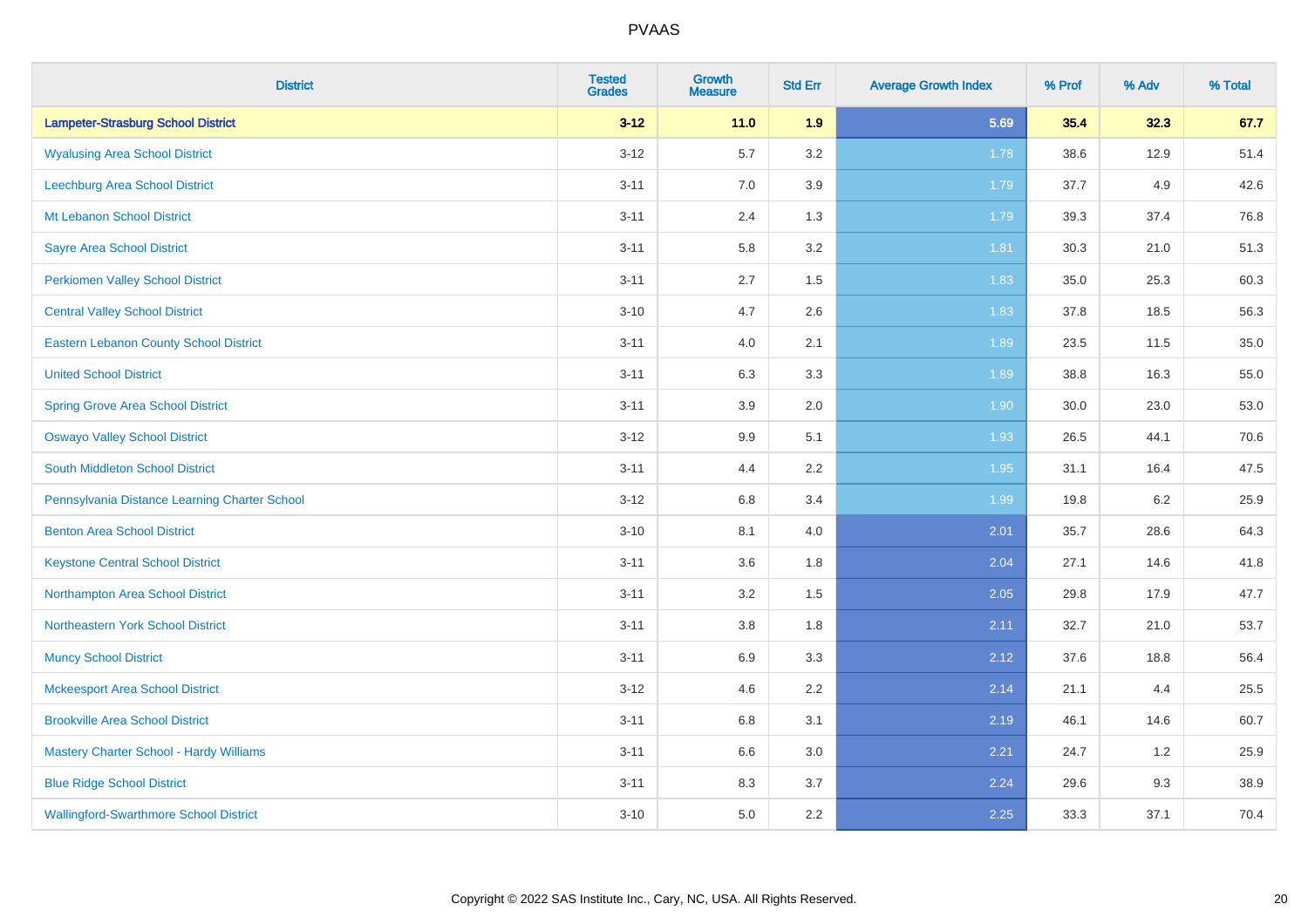| <b>District</b>                                    | <b>Tested</b><br><b>Grades</b> | <b>Growth</b><br><b>Measure</b> | <b>Std Err</b> | <b>Average Growth Index</b> | % Prof | % Adv | % Total |
|----------------------------------------------------|--------------------------------|---------------------------------|----------------|-----------------------------|--------|-------|---------|
| <b>Lampeter-Strasburg School District</b>          | $3 - 12$                       | 11.0                            | 1.9            | 5.69                        | 35.4   | 32.3  | 67.7    |
| <b>Glendale School District</b>                    | $3 - 10$                       | 7.9                             | 3.5            | 2.25                        | 42.6   | 9.3   | 51.8    |
| East Pennsboro Area School District                | $3 - 11$                       | 4.8                             | 2.1            | 2.26                        | 36.8   | 16.9  | 53.7    |
| <b>Brandywine Heights Area School District</b>     | $3 - 11$                       | 5.8                             | 2.6            | 2.27                        | 27.7   | 28.6  | 56.2    |
| Huntingdon Area School District                    | $3 - 11$                       | 5.8                             | 2.6            | 2.28                        | 27.8   | 17.4  | 45.2    |
| <b>Red Lion Area School District</b>               | $3 - 11$                       | 4.5                             | 1.9            | 2.31                        | 32.3   | 21.5  | 53.8    |
| <b>Bentworth School District</b>                   | $3 - 11$                       | 7.0                             | 3.0            | 2.36                        | 26.6   | 17.0  | 43.6    |
| Northern Lehigh School District                    | $3 - 12$                       | 6.1                             | 2.5            | 2.42                        | 21.4   | 18.0  | 39.3    |
| <b>Homer-Center School District</b>                | $3 - 11$                       | 8.8                             | 3.5            | 2.53                        | 38.0   | 17.7  | 55.8    |
| Northern Tioga School District                     | $3-12$                         | 6.8                             | 2.6            | 2.64                        | 25.0   | 16.9  | 41.9    |
| <b>Palisades School District</b>                   | $3 - 11$                       | 7.7                             | 2.9            | 2.66                        | 27.8   | 20.3  | 48.1    |
| <b>Commonwealth Charter Academy Charter School</b> | $3 - 10$                       | 4.2                             | 1.6            | 2.68                        | 27.0   | 15.6  | 42.5    |
| <b>Bedford Area School District</b>                | $3 - 11$                       | 6.4                             | 2.4            | 2.68                        | 31.0   | 20.6  | 51.6    |
| Saint Marys Area School District                   | $3 - 11$                       | 6.0                             | 2.2            | 2.69                        | 35.4   | 18.3  | 53.7    |
| <b>Crawford Central School District</b>            | $3 - 11$                       | 5.7                             | 2.1            | 2.71                        | 26.4   | 15.8  | 42.1    |
| <b>Tamaqua Area School District</b>                | $3 - 12$                       | 6.5                             | 2.4            | 2.72                        | 34.3   | 17.5  | 51.8    |
| <b>Donegal School District</b>                     | $3 - 12$                       | 5.9                             | 2.2            | 2.72                        | 34.1   | 23.1  | 57.2    |
| <b>Great Valley School District</b>                | $3 - 11$                       | 5.4                             | 2.0            | 2.77                        | 33.8   | 33.5  | 67.3    |
| <b>South Butler County School District</b>         | $3 - 10$                       | 6.3                             | 2.2            | 2.80                        | 37.8   | 19.2  | 57.0    |
| <b>Canton Area School District</b>                 | $3 - 11$                       | 8.4                             | 2.9            | 2.92                        | 13.8   | 23.0  | 36.8    |
| <b>Bald Eagle Area School District</b>             | $3 - 11$                       | 7.6                             | 2.5            | 3.00                        | 31.6   | 15.6  | 47.3    |
| <b>Line Mountain School District</b>               | $3 - 11$                       | 11.7                            | 3.9            | 3.01                        | 40.4   | 42.3  | 82.7    |
| <b>Lower Dauphin School District</b>               | $3 - 11$                       | 5.3                             | 1.8            | 3.03                        | 30.6   | 26.8  | 57.5    |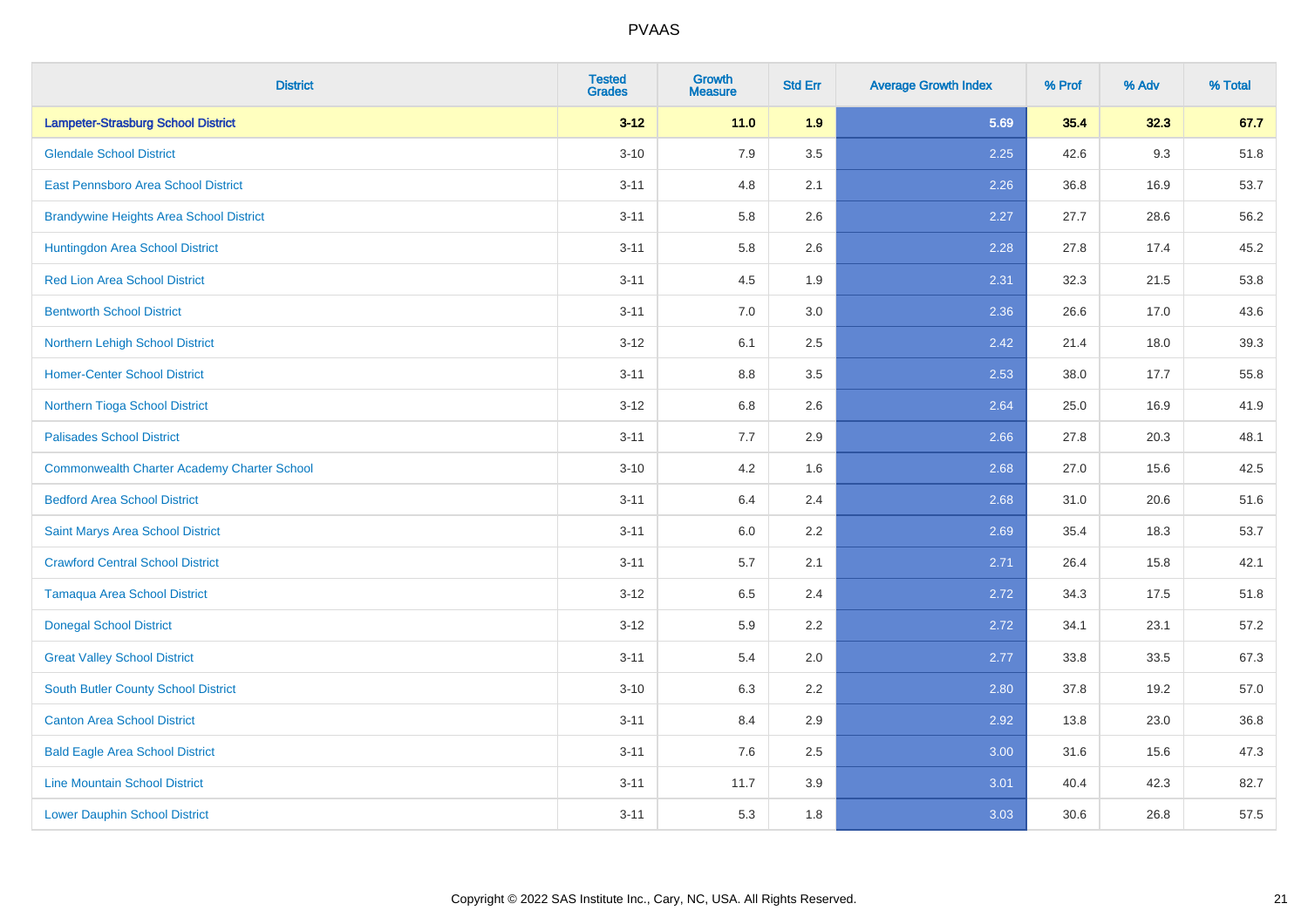| <b>District</b>                                 | <b>Tested</b><br><b>Grades</b> | Growth<br><b>Measure</b> | <b>Std Err</b> | <b>Average Growth Index</b> | % Prof | % Adv | % Total |
|-------------------------------------------------|--------------------------------|--------------------------|----------------|-----------------------------|--------|-------|---------|
| <b>Lampeter-Strasburg School District</b>       | $3 - 12$                       | $11.0$                   | 1.9            | 5.69                        | 35.4   | 32.3  | 67.7    |
| Allegheny-Clarion Valley School District        | $3 - 10$                       | 12.3                     | 4.1            | 3.03                        | 33.3   | 19.0  | 52.4    |
| <b>Upper Perkiomen School District</b>          | $3 - 11$                       | 5.7                      | 1.9            | 3.04                        | 25.4   | 19.9  | 45.4    |
| <b>Kane Area School District</b>                | $3 - 10$                       | 8.8                      | 2.9            | 3.07                        | 31.4   | 19.8  | 51.2    |
| Capital Area School for the Arts Charter School | $9 - 11$                       | 14.2                     | 4.5            | 3.13                        | 27.5   | 30.0  | 57.5    |
| <b>Greenwood School District</b>                | $3 - 11$                       | 11.3                     | 3.6            | 3.14                        | 31.2   | 32.8  | 63.9    |
| 21st Century Cyber Charter School               | $6 - 12$                       | 6.6                      | 2.1            | 3.16                        | 29.0   | 21.8  | 50.8    |
| <b>Avon Grove Charter School</b>                | $3 - 11$                       | $9.8\,$                  | 3.1            | 3.18                        | 32.4   | 26.0  | 58.4    |
| <b>Apollo-Ridge School District</b>             | $3 - 12$                       | 9.5                      | 3.0            | 3.23                        | 34.0   | 9.4   | 43.4    |
| <b>Penncrest School District</b>                | $3 - 11$                       | 6.0                      | 1.9            | 3.24                        | 31.1   | 16.9  | 48.0    |
| <b>Upper Dauphin Area School District</b>       | $3 - 11$                       | 16.5                     | 5.1            | 3.26                        | 37.5   | 26.8  | 64.3    |
| <b>Steel Valley School District</b>             | $3 - 11$                       | 11.1                     | 3.3            | 3.33                        | 34.8   | 10.1  | 44.9    |
| South Fayette Township School District          | $3 - 11$                       | 6.0                      | 1.8            | 3.33                        | 32.2   | 38.3  | 70.5    |
| <b>Bellefonte Area School District</b>          | $3 - 11$                       | 6.7                      | 2.0            | 3.34                        | 28.8   | 21.5  | 50.2    |
| <b>Conrad Weiser Area School District</b>       | $3 - 11$                       | 7.1                      | 2.1            | 3.34                        | 28.2   | 14.4  | 42.6    |
| <b>Kutztown Area School District</b>            | $3 - 12$                       | 9.3                      | 2.8            | 3.34                        | 38.5   | 14.6  | 53.2    |
| Wilmington Area School District                 | $3 - 11$                       | 11.1                     | 3.3            | 3.37                        | 29.8   | 26.2  | 56.0    |
| <b>Fairview School District</b>                 | $3 - 11$                       | 8.3                      | 2.4            | 3.43                        | 41.9   | 34.9  | 76.7    |
| <b>Mars Area School District</b>                | $3 - 10$                       | 6.6                      | 1.9            | 3.45                        | 36.7   | 32.4  | 69.1    |
| <b>North Pocono School District</b>             | $3 - 11$                       | 13.1                     | 3.7            | 3.54                        | 31.4   | 33.3  | 64.7    |
| <b>York Suburban School District</b>            | $3 - 11$                       | 7.4                      | 2.1            | 3.55                        | 24.9   | 31.2  | 56.1    |
| Oil City Area School District                   | $3 - 11$                       | 8.6                      | 2.4            | 3.56                        | 29.1   | 13.1  | 42.2    |
| <b>Tredyffrin-Easttown School District</b>      | $3 - 10$                       | 8.7                      | 2.4            | 3.57                        | 35.2   | 35.8  | 71.0    |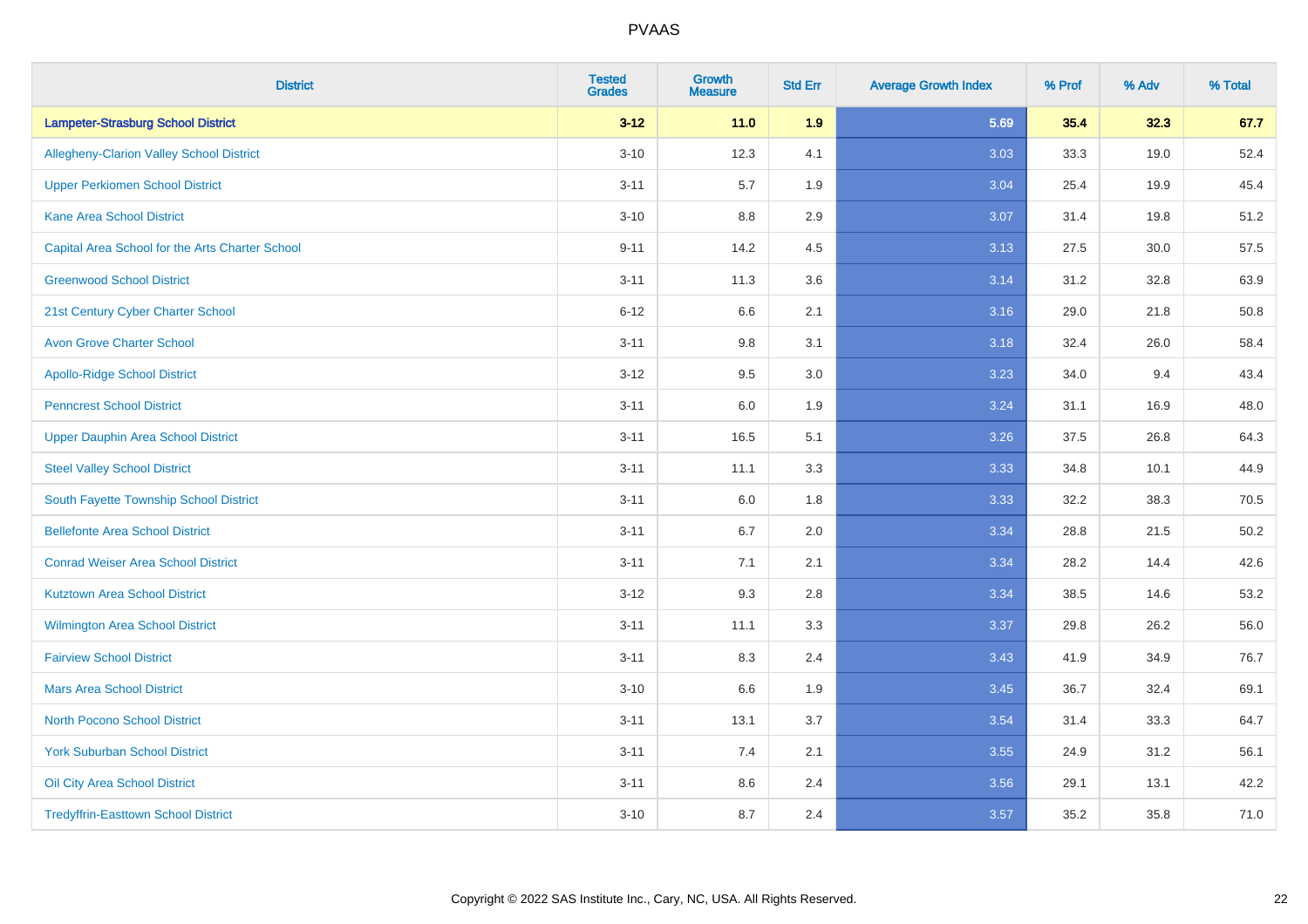| <b>District</b>                           | <b>Tested</b><br><b>Grades</b> | <b>Growth</b><br><b>Measure</b> | <b>Std Err</b> | <b>Average Growth Index</b> | % Prof | % Adv   | % Total |
|-------------------------------------------|--------------------------------|---------------------------------|----------------|-----------------------------|--------|---------|---------|
| <b>Lampeter-Strasburg School District</b> | $3 - 12$                       | 11.0                            | 1.9            | 5.69                        | 35.4   | 32.3    | 67.7    |
| <b>William Penn School District</b>       | $3 - 12$                       | 7.0                             | 1.9            | 3.61                        | 14.0   | $7.2\,$ | 21.3    |
| <b>Reading School District</b>            | $3 - 11$                       | 4.3                             | 1.2            | 3.71                        | 16.8   | $6.0\,$ | 22.8    |
| <b>Spring Cove School District</b>        | $3 - 11$                       | 9.1                             | 2.4            | 3.77                        | 31.8   | 25.4    | 57.1    |
| <b>Dover Area School District</b>         | $3 - 12$                       | 7.1                             | 1.9            | 3.78                        | 33.0   | 18.7    | 51.7    |
| <b>Hampton Township School District</b>   | $3 - 11$                       | 7.4                             | 2.0            | 3.79                        | 37.9   | 39.2    | 77.0    |
| <b>Juniata County School District</b>     | $3 - 12$                       | 7.7                             | 2.0            | 3.81                        | 22.9   | 18.9    | 41.8    |
| <b>Hazleton Area School District</b>      | $3 - 11$                       | 6.0                             | 1.6            | 3.85                        | 20.5   | 9.0     | 29.5    |
| <b>Warrior Run School District</b>        | $3 - 11$                       | 10.5                            | 2.7            | 3.86                        | 34.1   | 16.8    | 50.9    |
| <b>Dallas School District</b>             | $3 - 11$                       | 8.1                             | 2.1            | 3.87                        | 32.4   | 22.4    | 54.8    |
| <b>Phoenixville Area School District</b>  | $3 - 11$                       | 7.3                             | 1.8            | 3.96                        | 32.3   | 27.6    | 59.8    |
| <b>Abington Heights School District</b>   | $3 - 11$                       | 6.7                             | 1.7            | 4.00                        | 33.8   | 31.7    | 65.5    |
| <b>Radnor Township School District</b>    | $3 - 12$                       | 7.5                             | 1.9            | 4.03                        | 33.0   | 38.3    | 71.3    |
| Downingtown Area School District          | $3 - 11$                       | 4.4                             | 1.1            | 4.06                        | 30.1   | 32.0    | 62.2    |
| <b>Ephrata Area School District</b>       | $3 - 11$                       | 6.8                             | 1.7            | 4.08                        | 31.6   | 17.1    | 48.8    |
| <b>Valley View School District</b>        | $3 - 11$                       | 9.3                             | 2.2            | 4.18                        | 26.6   | 23.1    | 49.7    |
| <b>Elizabethtown Area School District</b> | $3 - 12$                       | 7.1                             | 1.7            | 4.19                        | 36.4   | 27.6    | 64.0    |
| <b>Laurel School District</b>             | $3 - 11$                       | 13.0                            | 3.1            | 4.19                        | 30.3   | 15.7    | 46.1    |
| Pennsylvania Leadership Charter School    | $3 - 11$                       | 8.0                             | 1.9            | 4.22                        | 33.1   | 27.8    | 60.9    |
| <b>Wallenpaupack Area School District</b> | $3 - 11$                       | 8.8                             | 2.1            | 4.28                        | 28.5   | 18.9    | 47.4    |
| Maritime Academy Charter School           | $3 - 10$                       | 13.2                            | 3.1            | 4.29                        | 24.0   | 1.3     | 25.3    |
| <b>Coudersport Area School District</b>   | $3 - 11$                       | 14.8                            | 3.4            | 4.33                        | 34.7   | 28.0    | 62.7    |
| <b>West Allegheny School District</b>     | $3 - 12$                       | 8.6                             | 2.0            | 4.34                        | 37.3   | 27.2    | 64.5    |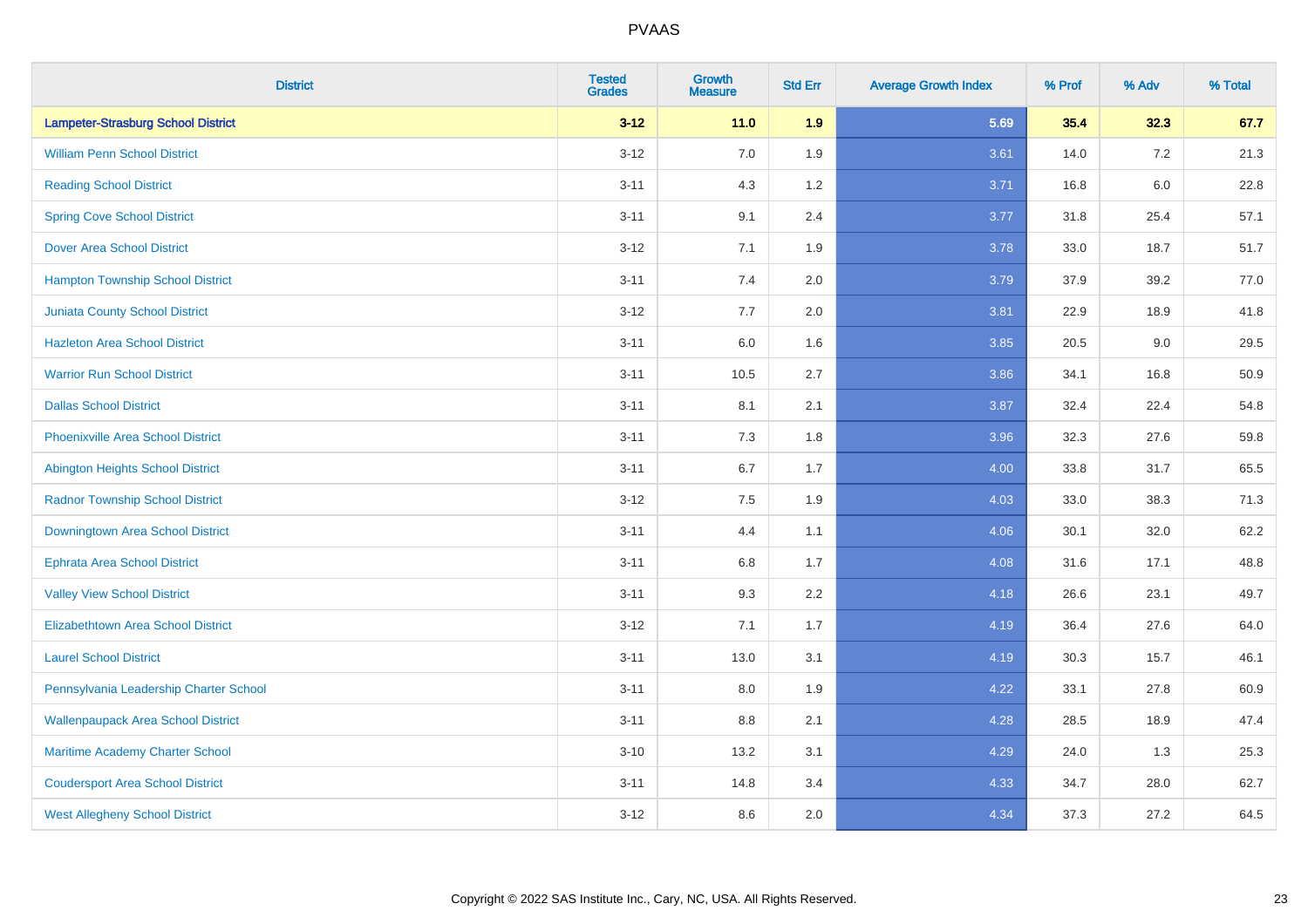| <b>District</b>                                | <b>Tested</b><br><b>Grades</b> | <b>Growth</b><br><b>Measure</b> | <b>Std Err</b> | <b>Average Growth Index</b> | % Prof | % Adv | % Total |
|------------------------------------------------|--------------------------------|---------------------------------|----------------|-----------------------------|--------|-------|---------|
| <b>Lampeter-Strasburg School District</b>      | $3 - 12$                       | $11.0$                          | 1.9            | 5.69                        | 35.4   | 32.3  | 67.7    |
| <b>Lower Moreland Township School District</b> | $3 - 11$                       | 8.7                             | 2.0            | 4.35                        | 38.2   | 33.2  | 71.4    |
| <b>Pennsbury School District</b>               | $3 - 11$                       | 5.6                             | 1.3            | 4.38                        | 37.7   | 27.7  | 65.4    |
| <b>Montrose Area School District</b>           | $3 - 10$                       | 12.3                            | 2.8            | 4.41                        | 37.8   | 28.9  | 66.7    |
| <b>Conewago Valley School District</b>         | $3 - 12$                       | 7.6                             | 1.7            | 4.46                        | 41.3   | 19.4  | 60.6    |
| Northern York County School District           | $3 - 11$                       | 8.4                             | 1.8            | 4.63                        | 24.3   | 23.1  | 47.4    |
| <b>Stroudsburg Area School District</b>        | $3 - 11$                       | 7.5                             | 1.6            | 4.70                        | 30.4   | 18.3  | 48.7    |
| <b>West Perry School District</b>              | $3 - 11$                       | 11.0                            | 2.3            | 4.76                        | 26.9   | 20.5  | 47.4    |
| <b>Lakeland School District</b>                | $3 - 11$                       | 13.3                            | 2.8            | 4.80                        | 22.2   | 21.2  | 43.4    |
| <b>Penn Manor School District</b>              | $3 - 11$                       | 7.1                             | 1.5            | 4.82                        | 26.7   | 20.5  | 47.2    |
| <b>Iroquois School District</b>                | $3 - 11$                       | 13.6                            | 2.8            | 4.83                        | 33.3   | 16.0  | 49.4    |
| <b>Lehighton Area School District</b>          | $3 - 11$                       | 11.4                            | 2.4            | 4.84                        | 30.5   | 24.9  | 55.3    |
| <b>Belle Vernon Area School District</b>       | $3 - 11$                       | 11.1                            | 2.3            | 4.88                        | 31.6   | 25.4  | 57.1    |
| <b>Quaker Valley School District</b>           | $3 - 11$                       | 12.2                            | 2.5            | 4.90                        | 39.5   | 26.4  | 65.9    |
| <b>Easton Area School District</b>             | $3 - 12$                       | 6.3                             | 1.3            | 4.91                        | 24.1   | 13.0  | 37.1    |
| <b>Berlin Brothersvalley School District</b>   | $3 - 11$                       | 19.6                            | 4.0            | 4.93                        | 28.3   | 41.3  | 69.6    |
| <b>Pennridge School District</b>               | $3 - 10$                       | 7.4                             | 1.5            | 5.10                        | 32.0   | 27.6  | 59.6    |
| Pen Argyl Area School District                 | $3 - 12$                       | 12.8                            | 2.5            | 5.10                        | 28.5   | 23.8  | 52.3    |
| <b>Fleetwood Area School District</b>          | $3 - 10$                       | 10.4                            | 2.0            | 5.19                        | 31.7   | 25.8  | 57.5    |
| <b>West Branch Area School District</b>        | $3 - 11$                       | 17.0                            | 3.3            | 5.20                        | 47.1   | 19.1  | 66.2    |
| <b>Cornwall-Lebanon School District</b>        | $3 - 11$                       | 8.2                             | 1.6            | 5.24                        | 28.0   | 20.5  | 48.6    |
| <b>Avon Grove School District</b>              | $3 - 10$                       | 7.6                             | 1.4            | 5.29                        | 33.7   | 33.2  | 67.0    |
| Penns Valley Area School District              | $3 - 12$                       | 14.1                            | 2.6            | 5.33                        | 29.6   | 23.3  | 52.9    |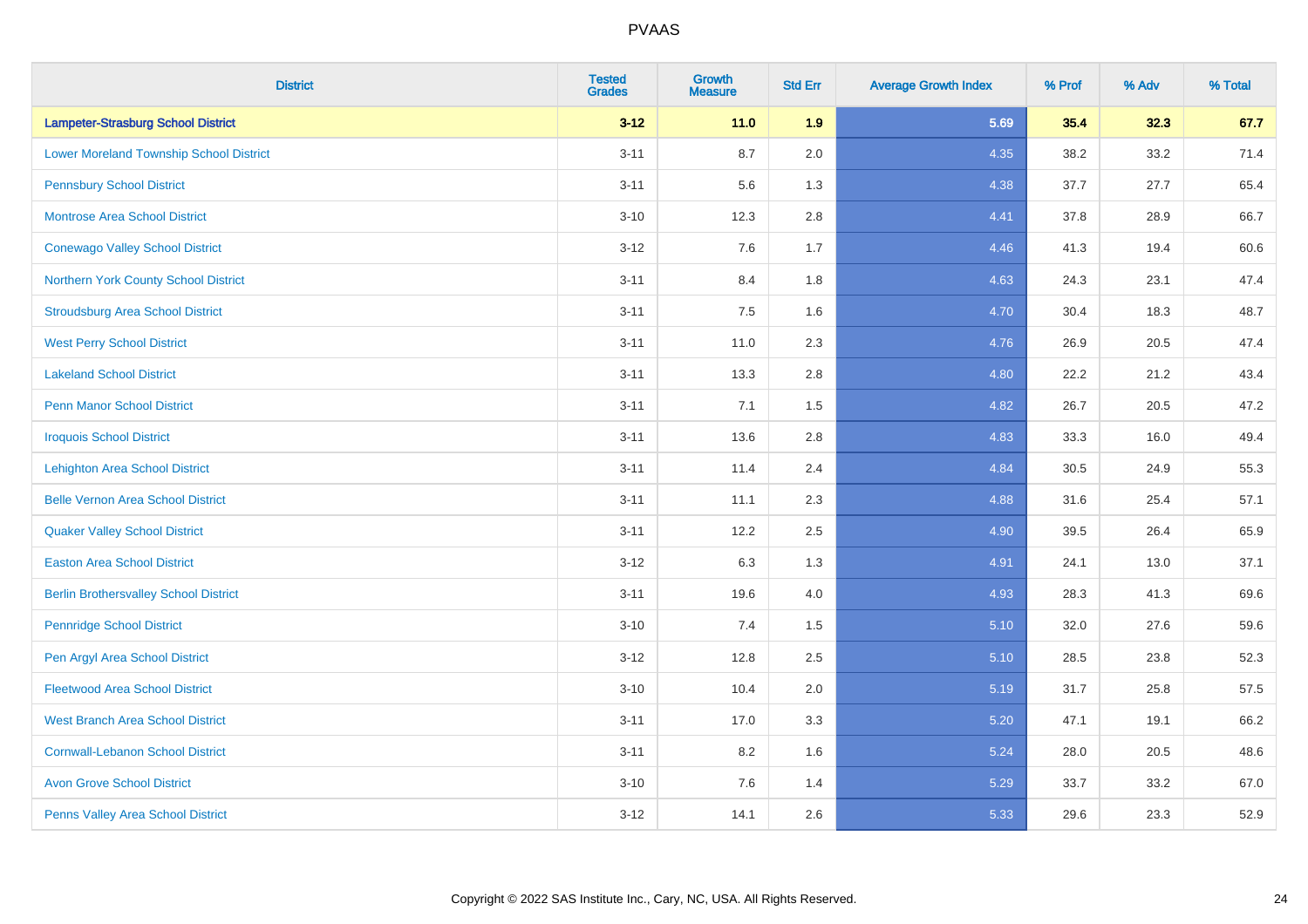| <b>District</b>                           | <b>Tested</b><br><b>Grades</b> | <b>Growth</b><br><b>Measure</b> | <b>Std Err</b> | <b>Average Growth Index</b> | % Prof | % Adv | % Total |
|-------------------------------------------|--------------------------------|---------------------------------|----------------|-----------------------------|--------|-------|---------|
| <b>Lampeter-Strasburg School District</b> | $3 - 12$                       | 11.0                            | 1.9            | 5.69                        | 35.4   | 32.3  | 67.7    |
| <b>Lake-Lehman School District</b>        | $3 - 11$                       | 14.9                            | 2.8            | 5.34                        | 25.8   | 22.5  | 48.3    |
| <b>Pine-Richland School District</b>      | $3 - 11$                       | 9.3                             | 1.7            | 5.56                        | 42.3   | 35.8  | 78.1    |
| <b>Hermitage School District</b>          | $3 - 12$                       | 14.0                            | 2.5            | 5.59                        | 34.0   | 27.0  | 61.0    |
| <b>Lampeter-Strasburg School District</b> | $3 - 12$                       | 11.0                            | 1.9            | 5.69                        | 35.4   | 32.3  | 67.7    |
| <b>Pequea Valley School District</b>      | $3 - 11$                       | 18.0                            | 3.1            | 5.74                        | 29.2   | 37.5  | 66.7    |
| <b>Harbor Creek School District</b>       | $3 - 11$                       | 13.4                            | 2.3            | 5.80                        | 34.5   | 40.7  | 75.2    |
| <b>Blue Mountain School District</b>      | $3 - 10$                       | 12.2                            | 2.1            | 5.81                        | 30.7   | 26.1  | 56.8    |
| <b>Punxsutawney Area School District</b>  | $3 - 11$                       | 15.8                            | 2.7            | 5.83                        | 18.6   | 29.0  | 47.6    |
| <b>Indiana Area School District</b>       | $3 - 11$                       | 12.0                            | 2.0            | 5.98                        | 30.0   | 30.4  | 60.3    |
| <b>Agora Cyber Charter School</b>         | $3 - 11$                       | 14.6                            | 2.4            | 6.03                        | 24.7   | 19.5  | 44.2    |
| <b>Franklin Regional School District</b>  | $3 - 11$                       | 11.3                            | 1.8            | 6.13                        | 30.0   | 35.0  | 65.0    |
| <b>Tuscarora School District</b>          | $3 - 11$                       | 13.4                            | 2.2            | 6.20                        | 37.1   | 26.3  | 63.4    |
| <b>Armstrong School District</b>          | $3 - 11$                       | 9.8                             | 1.6            | 6.22                        | 32.8   | 24.6  | 57.4    |
| <b>Cocalico School District</b>           | $3 - 11$                       | 12.3                            | 1.9            | 6.48                        | 28.2   | 32.3  | 60.5    |
| <b>Manheim Central School District</b>    | $3 - 11$                       | 12.8                            | 2.0            | 6.52                        | 27.8   | 35.4  | 63.2    |
| <b>Neshaminy School District</b>          | $3 - 11$                       | 8.6                             | 1.3            | 6.56                        | 31.3   | 23.9  | 55.2    |
| <b>Millcreek Township School District</b> | $3 - 11$                       | 9.1                             | 1.4            | 6.61                        | 34.5   | 30.1  | 64.6    |
| <b>Methacton School District</b>          | $3 - 11$                       | 11.0                            | 1.6            | 6.94                        | 36.0   | 33.6  | 69.6    |
| <b>Camp Hill School District</b>          | $3 - 12$                       | 20.7                            | 2.9            | 7.00                        | 32.3   | 41.4  | 73.7    |
| <b>Whitehall-Coplay School District</b>   | $3 - 11$                       | 11.8                            | 1.7            | 7.06                        | 32.3   | 21.7  | 54.0    |
| <b>Upper Merion Area School District</b>  | $3 - 11$                       | 14.0                            | 2.0            | 7.15                        | 34.4   | 32.6  | 67.0    |
| <b>Danville Area School District</b>      | $3 - 11$                       | 18.4                            | 2.6            | 7.19                        | 32.0   | 46.1  | 78.1    |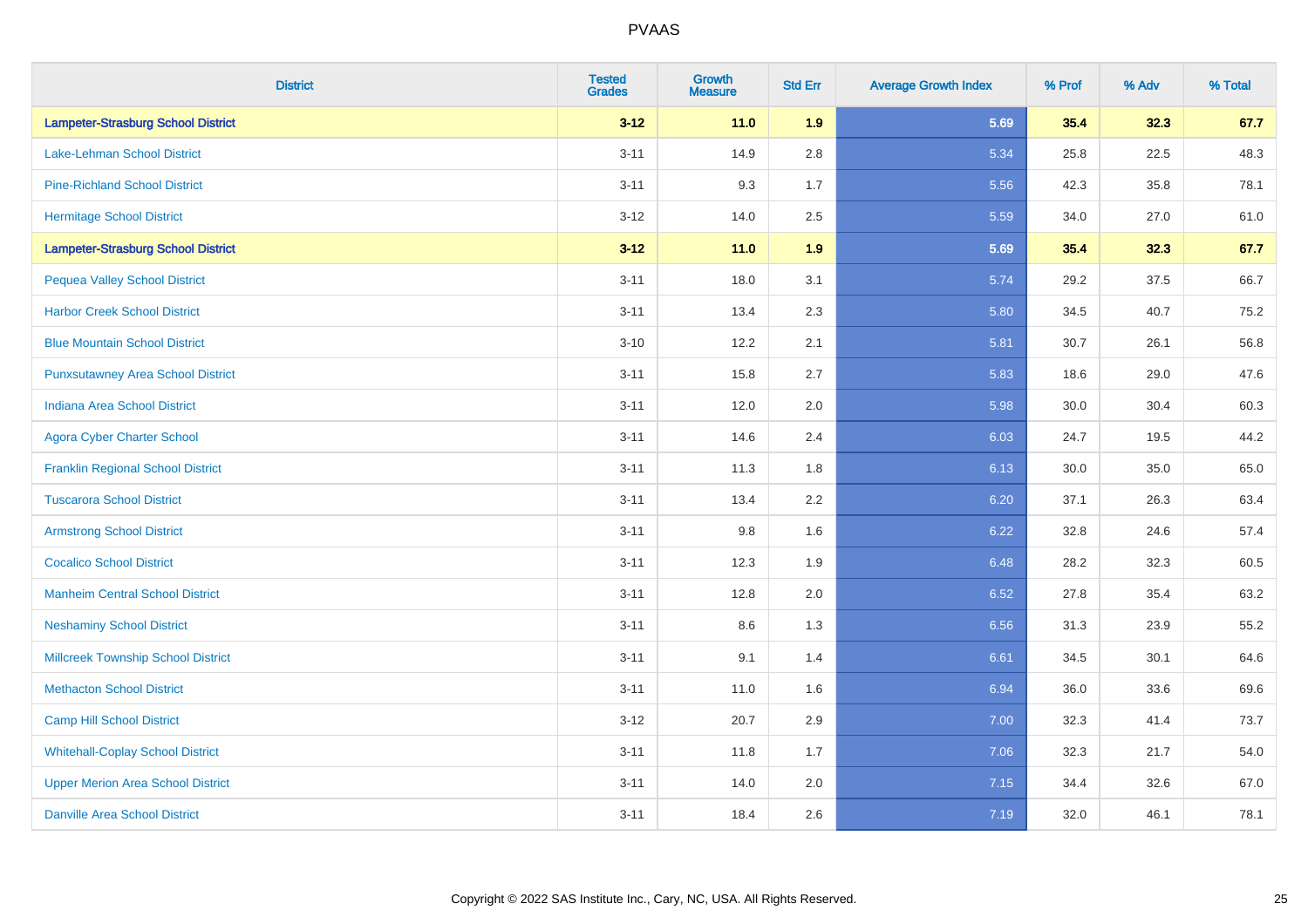| <b>District</b>                               | <b>Tested</b><br><b>Grades</b> | <b>Growth</b><br><b>Measure</b> | <b>Std Err</b> | <b>Average Growth Index</b> | % Prof | % Adv | % Total |
|-----------------------------------------------|--------------------------------|---------------------------------|----------------|-----------------------------|--------|-------|---------|
| <b>Lampeter-Strasburg School District</b>     | $3 - 12$                       | 11.0                            | 1.9            | 5.69                        | 35.4   | 32.3  | 67.7    |
| <b>Mountain View School District</b>          | $3 - 11$                       | 24.2                            | 3.4            | 7.20                        | 45.8   | 37.3  | 83.0    |
| <b>Manheim Township School District</b>       | $3 - 12$                       | 10.9                            | 1.5            | 7.51                        | 30.9   | 31.0  | 61.9    |
| <b>East Penn School District</b>              | $3 - 11$                       | 8.9                             | 1.2            | 7.61                        | 32.8   | 26.4  | 59.2    |
| <b>Mifflin County School District</b>         | $3 - 11$                       | 12.3                            | 1.6            | 7.69                        | 35.1   | 15.1  | 50.3    |
| <b>Upper Saint Clair School District</b>      | $3 - 11$                       | 13.8                            | 1.8            | 7.86                        | 32.2   | 44.5  | 76.7    |
| <b>Peters Township School District</b>        | $3 - 11$                       | 14.1                            | 1.7            | 8.16                        | 35.2   | 41.6  | 76.8    |
| <b>Collegium Charter School</b>               | $3 - 10$                       | 21.2                            | 2.6            | 8.18                        | 25.4   | 16.4  | 41.8    |
| <b>Upper Darby School District</b>            | $3 - 12$                       | 11.2                            | 1.4            | 8.28                        | 23.8   | 11.8  | 35.6    |
| <b>Saucon Valley School District</b>          | $3 - 11$                       | 18.9                            | 2.2            | 8.48                        | 26.0   | 39.6  | 65.6    |
| <b>Southern York County School District</b>   | $3 - 11$                       | 15.5                            | 1.8            | 8.48                        | 37.6   | 29.2  | 66.8    |
| <b>Central York School District</b>           | $3 - 12$                       | 12.9                            | 1.5            | 8.64                        | 31.4   | 24.1  | 55.5    |
| <b>Marple Newtown School District</b>         | $3 - 11$                       | 20.6                            | 2.3            | 8.95                        | 31.1   | 42.7  | 73.8    |
| Palmyra Area School District                  | $3 - 11$                       | 16.2                            | 1.8            | 9.02                        | 38.8   | 34.0  | 72.8    |
| <b>Unionville-Chadds Ford School District</b> | $3 - 11$                       | 15.8                            | 1.7            | 9.12                        | 31.2   | 48.0  | 79.2    |
| <b>Wayne Highlands School District</b>        | $3 - 11$                       | 22.5                            | 2.5            | 9.16                        | 33.8   | 40.4  | 74.2    |
| Fox Chapel Area School District               | $3 - 11$                       | 17.6                            | 1.9            | 9.47                        | 22.9   | 52.0  | 74.9    |
| <b>Delaware Valley School District</b>        | $3 - 11$                       | 15.7                            | 1.6            | 9.62                        | 36.7   | 32.1  | 68.8    |
| <b>New Hope-Solebury School District</b>      | $3 - 11$                       | 28.8                            | 2.9            | 9.77                        | 31.6   | 50.0  | 81.6    |
| <b>Loyalsock Township School District</b>     | $3 - 12$                       | 26.7                            | 2.7            | 9.92                        | 36.8   | 35.1  | 71.9    |
| <b>Derry Township School District</b>         | $3 - 10$                       | 20.1                            | 2.0            | 10.20                       | 32.8   | 46.9  | 79.7    |
| <b>Hempfield School District</b>              | $3 - 11$                       | 13.4                            | 1.3            | 10.53                       | 29.9   | 36.8  | 66.7    |
| <b>Warwick School District</b>                | $3 - 11$                       | 21.7                            | 1.8            | 11.76                       | 27.7   | 36.3  | 64.0    |